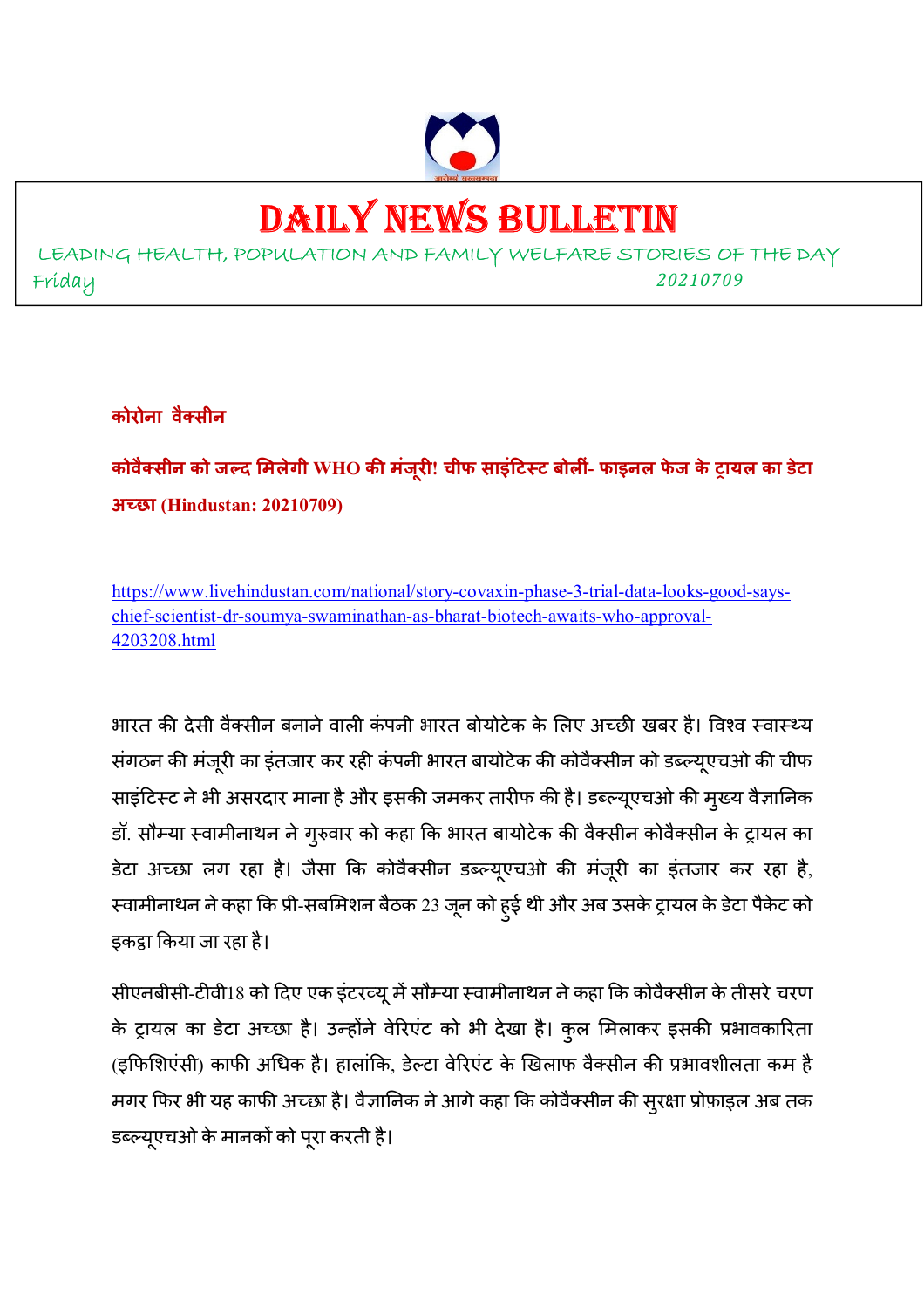उन्होंने कहा कि हम उन सभी टीकों पर कड़ी नज़र रखते हैं, जिन्हें इमरजेंसी यूज लिस्टिंग मिली है। हम अधिक से अधिक डेटा की तलाश जारी रखते हैं। स्वामीनाथन ने कहा कि अमेरिका को छोड़कर दुनिया के अधिकांश हिस्सों में कोरोना के मामलों में तेजी देखी गई है और मौतों की संख्या में कोई कमी नहीं आई है। स्वामीनाथन ने भारत में कम से कम 60-70 प्रतिशत आबादी के प्राथमिक टीकाकरण का सुझाव दिया। उन्होंने कहा कि भारत ब्रिटेन जैसे देशों से प्रेरणा ले सकता है, जो बूस्टर शॉट्स की योजना बना रहे हैं और उनसे सीख सकते हैं। हालांकि, उन्होंने स्पष्ट किया कि डब्ल्यूएचओ जल्द ही बूस्टर शॉट्स की सिफारिश नहीं करेगा। प्राथमिक टीकाकरण के दायरे को व्यापक बनाने पर ध्यान केंद्रित किया जाना चाहिए।

बता दें कि कोवैक्सीन के तीसरे फेज के ट्रायल के नतीजे सामने आ चुके हैं। हैदराबाद स्थित भारत बायोटेक ने कहा कि उसने कोवैक्सीन के लिए फाइनल फेज- 3 के डेटा का विश्लेषण कर लिया है और उसकी कोवैक्सीन कोरोना के गंभीर मरीजों और डेल्टा वेरिएंट के मरीजों पर असरदार पाई गई है। भारत बायोटेक द्वारा जारी ट्रायल के डेटा के मुताबिक, फाइनल चरण के ट्रायल में देसी वैक्सीन कोवैक्सीन कोरोना के खिलाफ 77.8 फीसदी प्रभावी पाई गई है। वहीं, दुनिया भर में नया टेंशन देने वाले खतरनाक डेल्टा वेरिएंट के खिलाफ यह टीका 65.2% असरदार पाया गया है।

दरअसल, कोवैक्सीन को आईसीएमआर और भारत बायोटेक ने मिलकर विकसित किया है। अब तक इस वैक्सीन को अब विश्व स्वास्थ्य संगठन की इमरजेंसी यूज की लिस्ट में शामिल नहीं किया गया है, जिसकी वजह से कई देशों ने कोवैक्सीन लगवाने वाले लोगों के ट्रेवल की मंजूरी नहीं दी है। इससे पहले विश्व स्वास्थ्य संगठन ने भारत बायोटेक को अपने कोवैक्सीन टीके को आपात इस्तेमाल के लिये सूचीबद्ध कराने को लेकर और अधिक जानकारी देने को कहा था। विश्व स्वास्थ्य संगठन की वेबसाइट पर जारी एक दस्तावेज में कहा गया था कि भारत बायोटेक ने 19 अप्रैल को EOI यानी एक्सप्रेशन ऑफ इंट्रेस्ट पेश की थी। इस संबंध में और अधिक जानकारी की जरूरत है।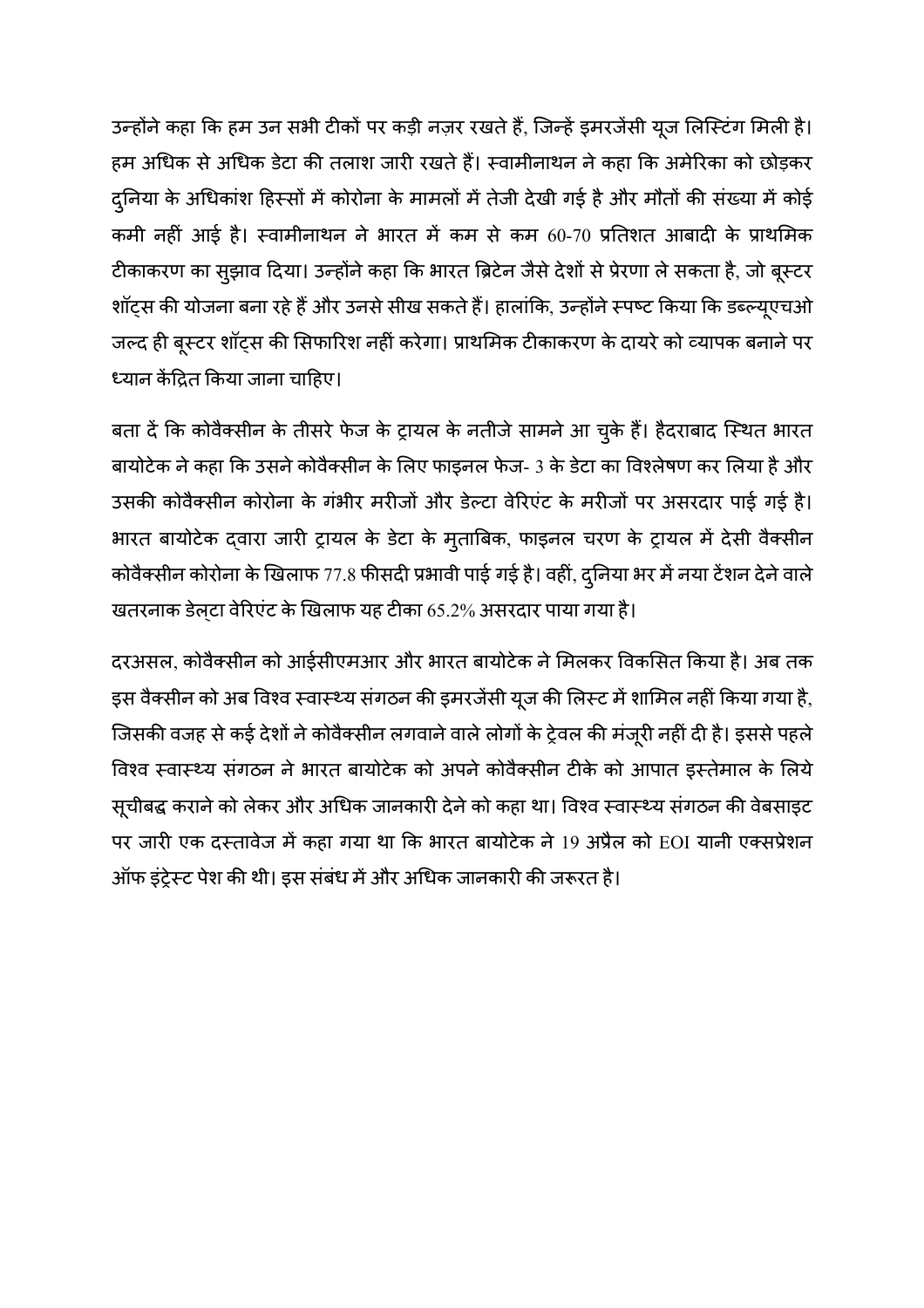## **कोरोना वै सीन (Hindustan: 20210709)**

https://epaper.livehindustan.com/imageview\_910802\_85966146\_4\_1\_09-07-2021\_3\_i\_1\_sf.html



#### **Pfizer to seek approval for third vaccine dose; shots still protect (The Hindu: 20210709)**

https://www.thehindu.com/news/international/pfizer-to-seek-approval-for-third-vaccine-doseshots-still-protect/article35226654.ece?homepage=true

Pfizer's Dr. Mikael Dolsten has said that early data from the company's booster study suggests people's antibody levels jump five- to 10-fold after a third dose

Pfizer is about to seek U.S. authorization for a third dose of its COVID-19 vaccine, saying Thursday that another shot within 12 months could dramatically boost immunity and maybe help ward off the latest worrisome coronavirus mutant.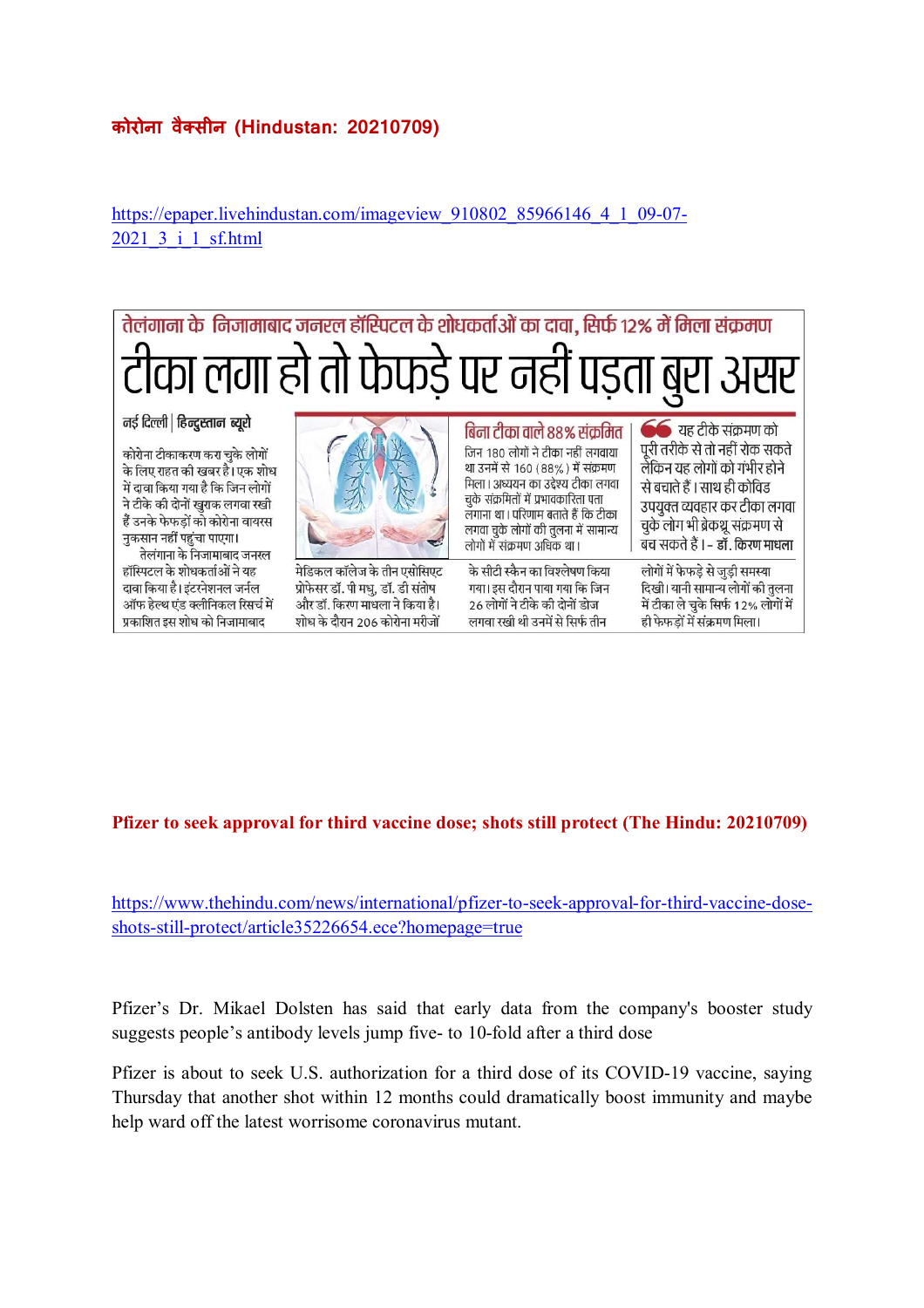Research from multiple countries shows the Pfizer shot and other widely used COVID-19 vaccines offer strong protection against the highly contagious delta variant, which is spreading rapidly around the world and now accounts for most new U.S. infections.

Two doses of most vaccines are critical to develop high levels of virus-fighting antibodies against all versions of the coronavirus, not just the delta variant -- and most of the world still is desperate to get those initial protective doses as the pandemic continues to rage.

But antibodies naturally wane over time, so studies also are underway to tell if and when boosters might be needed.

On Thursday, Pfizer's Dr. Mikael Dolsten told The Associated Press that early data from the company's booster study suggests people's antibody levels jump five- to 10-fold after a third dose, compared to their second dose months earlier.

In August, Pfizer plans to ask the Food and Drug Administration for emergency authorization of a third dose, he said.

Why might that matter for fighting the delta variant? Dr Dolsten pointed to data from Britain and Israel showing the Pfizer vaccine "neutralizes the delta variant very well." The assumption, he said, is that when antibodies drop low enough, the delta virus eventually could cause a mild infection before the immune system kicks back in.

But FDA authorization would be just a first step -- it wouldn't automatically mean Americans get offered boosters, cautioned Dr. William Schaffner, a vaccine expert at Vanderbilt University Medical Center. Public health authorities would have to decide if they're really needed, especially since millions of people have no protection.

"The vaccines were designed to keep us out of the hospital" and continue to do so despite the more contagious delta variant, he said. Giving another dose would be "a huge effort while we are at the moment striving to get people the first dose."

Currently only about 48% of the U.S. population is fully vaccinated — and some parts of the country have far lower immunization rates, places where the delta variant is surging. On Thursday, Dr. Rochelle Walensky, director of the Centers for Disease Control and Prevention, said that's leading to "two truths" — highly immunized swaths of America are getting back to normal while hospitalizations are rising in other places.

"This rapid rise is troubling," she said: A few weeks ago the delta variant accounted for just over a quarter of new U.S. cases, but it now accounts for just over 50% — and in some places, such as parts of the Midwest, as much as 80%.

Also Thursday, researchers from France's Pasteur Institute reported new evidence that full vaccination is critical.

In laboratory tests, blood from several dozen people given their first dose of the Pfizer or AstraZeneca vaccines "barely inhibited" the delta variant, the team reported in the journal Nature. But weeks after getting their second dose, nearly all had what researchers deemed an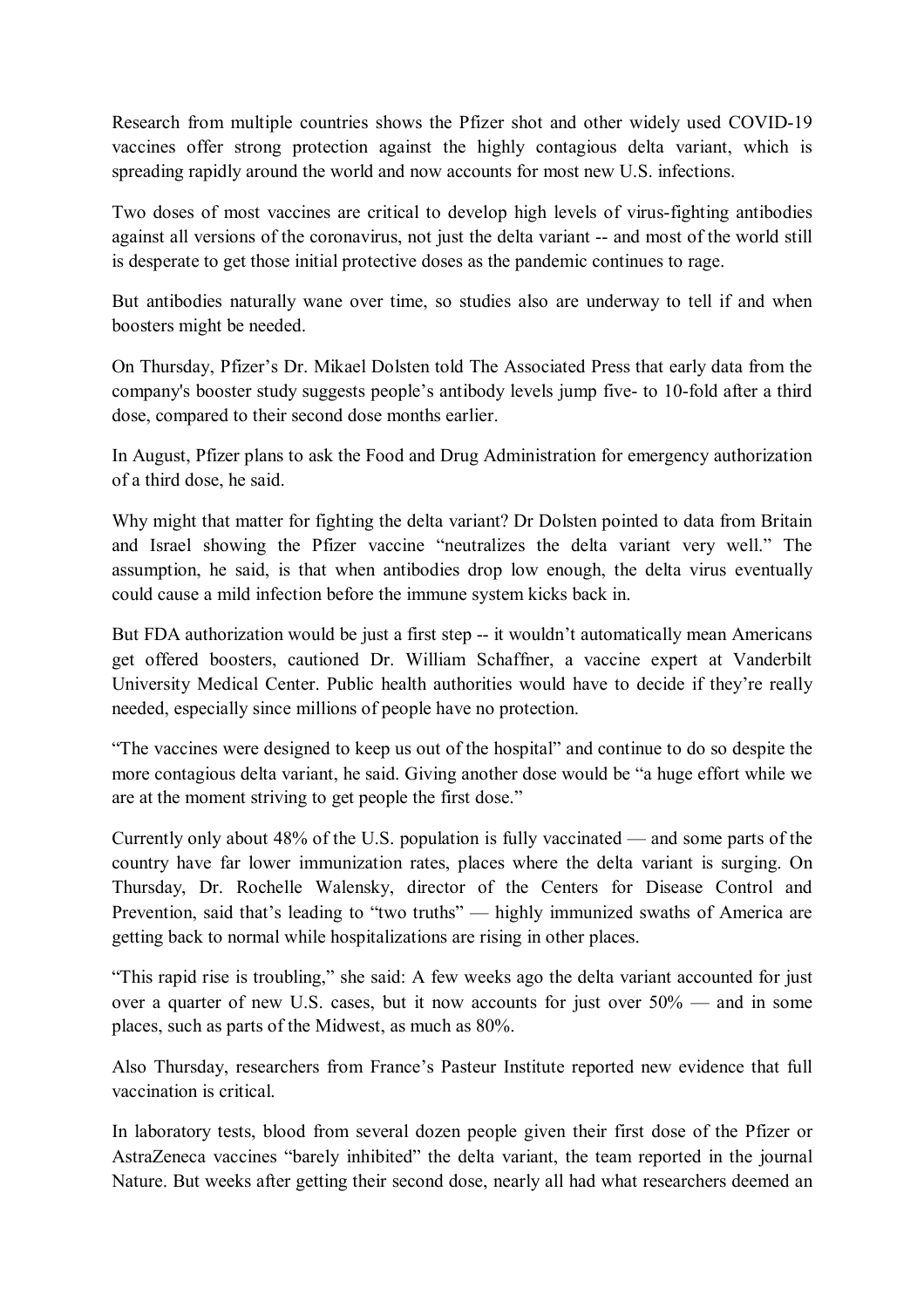immune boost strong enough to neutralize the delta variant — even if it was a little less potent than against earlier versions of the virus.

The French researchers also tested unvaccinated people who had survived a bout of the coronavirus, and found their antibodies were four-fold less potent against the new mutant. But a single vaccine dose dramatically boosted their antibody levels — sparking crossprotection against the delta variant and two other mutants, the study found. That supports public health recommendations that COVID-19 survivors get vaccinated rather than relying on natural immunity.

The lab experiments add to real-world data that the delta variant's mutations aren't evading the vaccines most widely used in Western countries, but underscore that it's crucial to get more of the world immunized before the virus evolves even more.

Researchers in Britain found two doses of the Pfizer vaccine, for example, are 96% protective against hospitalization with the delta variant and 88% effective against symptomatic infection. That finding was echoed last weekend by Canadian researchers, while a report from Israel suggested protection against mild delta infection may have dipped lower, to 64%.

Whether the fully vaccinated still need to wear masks in places where the delta variant is surging is a growing question. In the U.S., the CDC maintains that fully vaccinated people don't need to. Even before the delta variant came along, the vaccines weren't perfect, but the best evidence suggests that if vaccinated people nonetheless get the coronavirus, they'll have much milder cases.

"Let me emphasize, if you were vaccinated, you have a very high degree of protection," Dr. Anthony Fauci, the U.S. government's top infectious disease expert, said Thursday.

In the U.S., case rates have been rising for weeks and the rate of hospitalizations has started to tick up, rising 7% from the previous seven-day average, Walensky told reporters Thursday. However, deaths remain down on average, which some experts believe is at least partly due to high vaccination rates in people 65 and older — who are among the most susceptible to severe disease.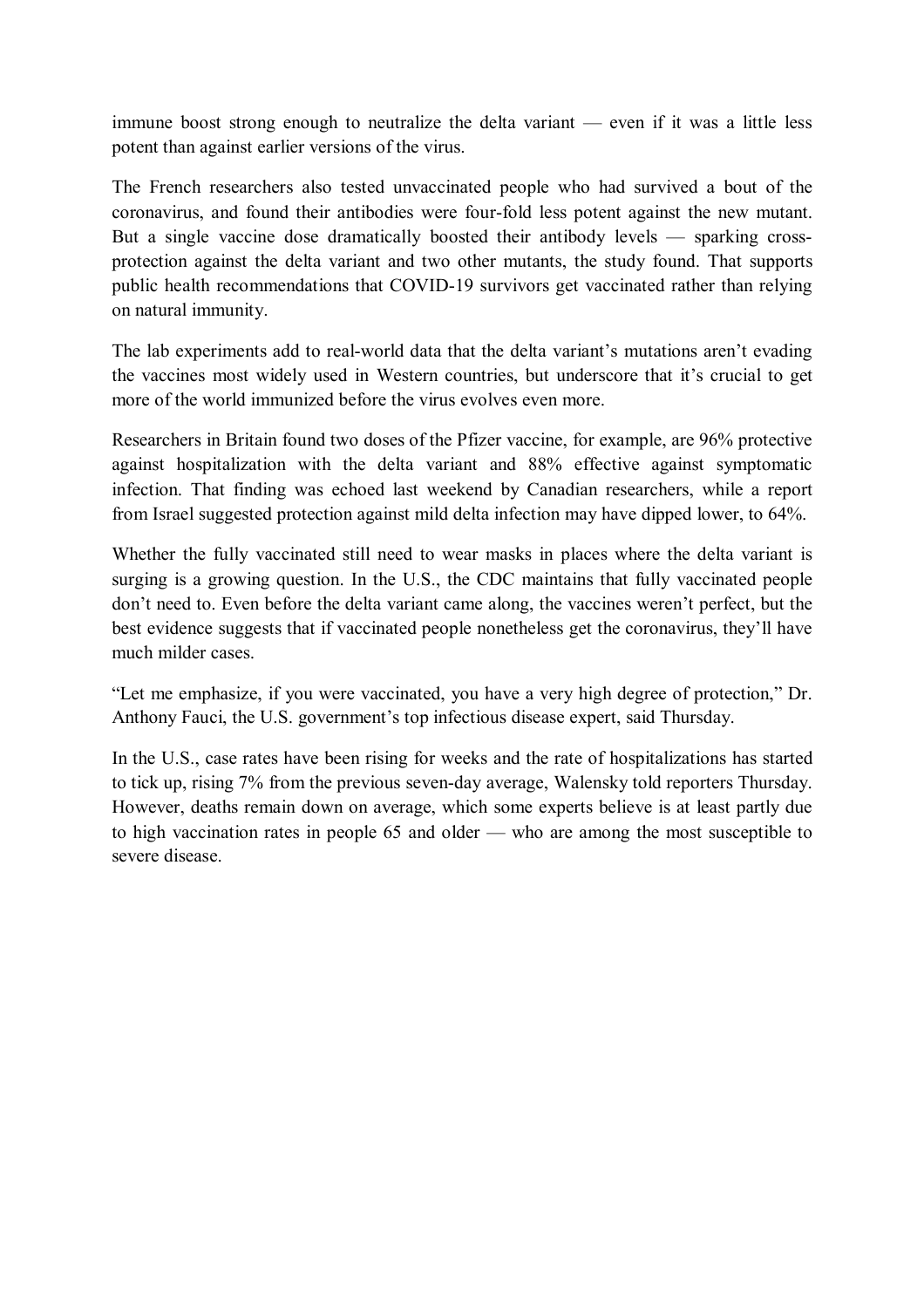**Vaccines will help prevent severe disease in pregnant women: expert (The Hindu: 20210709)** 

https://www.thehindu.com/sci-tech/health/vaccines-will-help-prevent-severe-disease-inpregnant-women-expert/article35208384.ece?homepage=true

'Women should use all Covid-appropriate precautions during pregnancy and after childbirth'.

Manju Puri, head, department of obstetrics and gynaecology, Lady Hardinge Medical College, Delhi, spoke exclusively to The Hindu on the Central government's recent decision to administer COVID-19 vaccination during pregnancy. She also elaborates on the precautions women should take to protect themselves and their children from catching COVID-19.

It has now been approved that women can take COVID-19 vaccines even during pregnancy. How will it help?

During the second wave, many women contracted COVID-19 during pregnancy, compared to the first wave. COVID, if severe, can lead to serious complications during pregnancy, especially during the last trimester as the uterus is enlarged and presses on the diaphragm, compromising a woman's ability to cope with a fall in oxygen saturation. This may lead to a sudden fall in blood oxygen saturation and risk the lives of both the mother and the child. Vaccines will help prevent severe disease in pregnant women.

Also, vaccinating a mother is likely to give some degree of protection to the newborn as the antibodies developed in the mother's body post-vaccination will pass on to the developing foetus through her blood. In the case of lactating mothers, an infant gets these antibodies through the mother's breastmilk.

Some people believe that vaccines can cause infertility among women. Is it true?

These are rumours that get circulated on the ubiquitous social media. Misinformation is far more dangerous than virus itself.

Though the COVID-19 vaccines are relatively new, these have been developed using timetested techniques. Vaccines help the body develop immunity against a specific pathogen, it does not affect any other body tissue. In fact, we give some vaccines such as hepatitis B, Influenza, pertussis vaccine to women even during pregnancy to protect them and their unborn child from various diseases.

Besides, our regulators have approved the administration of the vaccines during pregnancy only after they were confident of their safety. There is no scientific data or studies that show that vaccines can cause infertility. These vaccines do not affect the reproductive organs in any way.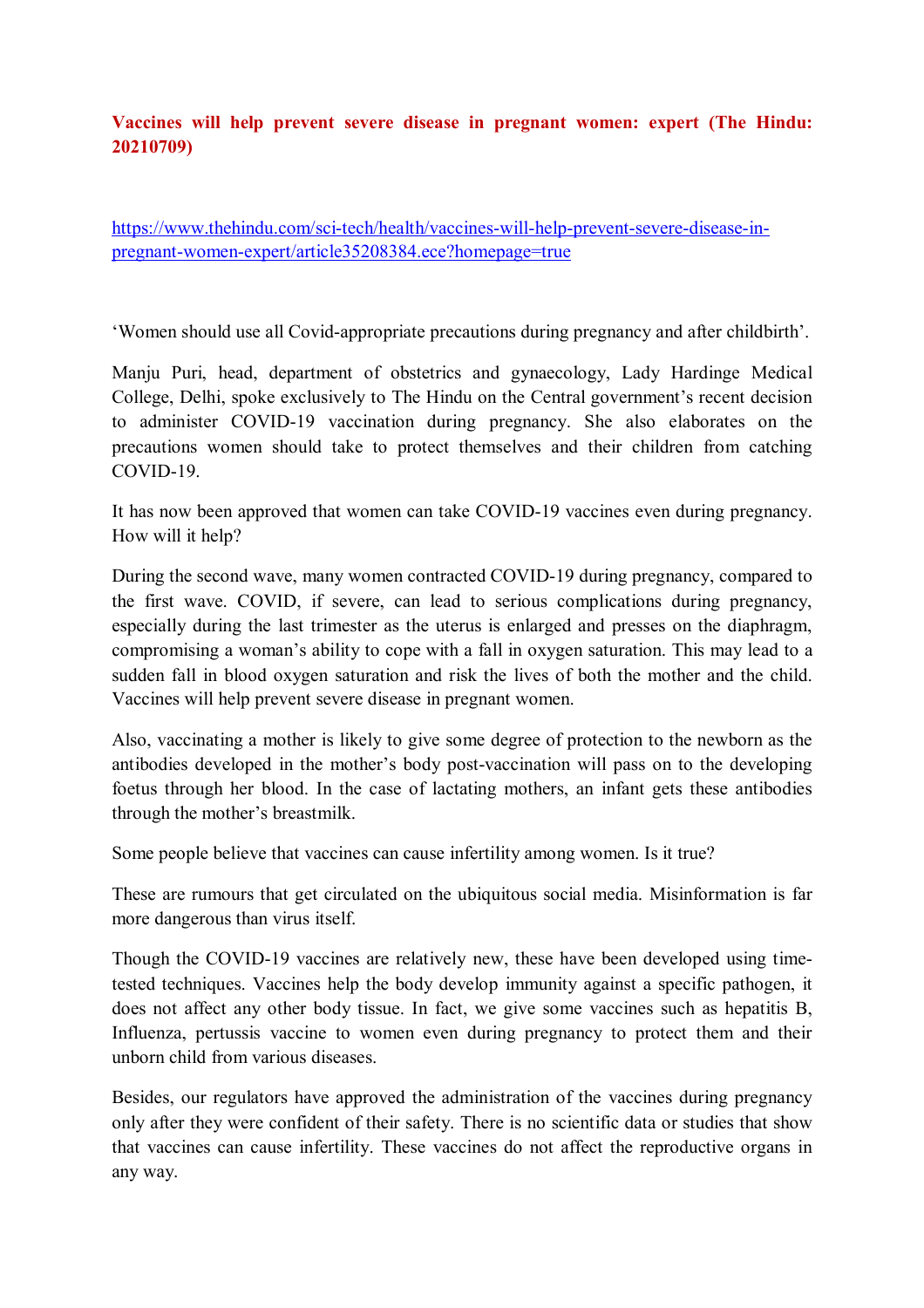What precautions should a pregnant woman take to protect herself from catching COVID?

Pregnancy and childbirth are social events in our society. But during the pandemic, it may mean exposing the mother and child to infection. We recommend that an expectant mother should wear a mask and maintain physical distance even when at home, amongst her family members. It is because she may not be going out, but her family members could be going out for work and she can contract the infection from them.

So, women should use all Covid-appropriate precautions during pregnancy and after childbirth as it can prevent them from catching the infection and related complications.

What should a pregnant woman do if she shows symptoms of COVID-19?

First, if they have any symptoms of COVID, they should get themselves tested at the earliest, as the sooner we diagnose, the better we can manage the disease. The management of COVID is almost the same during the pregnancy as it is for others, but it should be done only under the strict supervision of a doctor.

A woman should isolate herself, drink plenty of fluids, check her temperature and oxygen saturation every 4-6 hrs. If the temperature does not come down even after taking paracetamol, she needs to contact the doctor; if there is a fall in oxygen concentration or if there is a decreasing trend, for example, if it is, say, 98 in the morning, 97 in the evening, and then drops further the next day, she needs to get in touch with her doctor.

Besides, women who have associated illnesses such as diabetes, high blood pressure, cardiovascular disease, obesity, etc, need to be more careful, as they may need hospitalisation. So, consult your doctor and keep in touch with your doctor throughout the recovery period.

We strongly recommend an overall health check-up post-COVID recovery to ensure that the mother and the foetus are doing fine.

Can a foetus contract COVID-19 from the mother?

There is no evidence to support this concern. We have done a couple of studies and found that the placenta, an organ that is formed in the uterus in which a foetus grows, acts as a protective barrier. There are a few cases where newborns were found infected but we are not sure whether those babies got the infection inside the mother's womb or soon after the birth.

Having said that, as I have explained earlier also, pregnant women must take all the possible precautions to prevent the infection as COVID-19 can affect her and her child in many other ways.

What precautions should a COVID-positive mother take to protect her newborn?

A mother should continue to breastfeed the baby but is advised to keep the baby at a distance of 6 feet from her when she is not breastfeeding. A caregiver who has tested negative can also help in taking care of the newborn. Before breastfeeding the newborn, she should wash her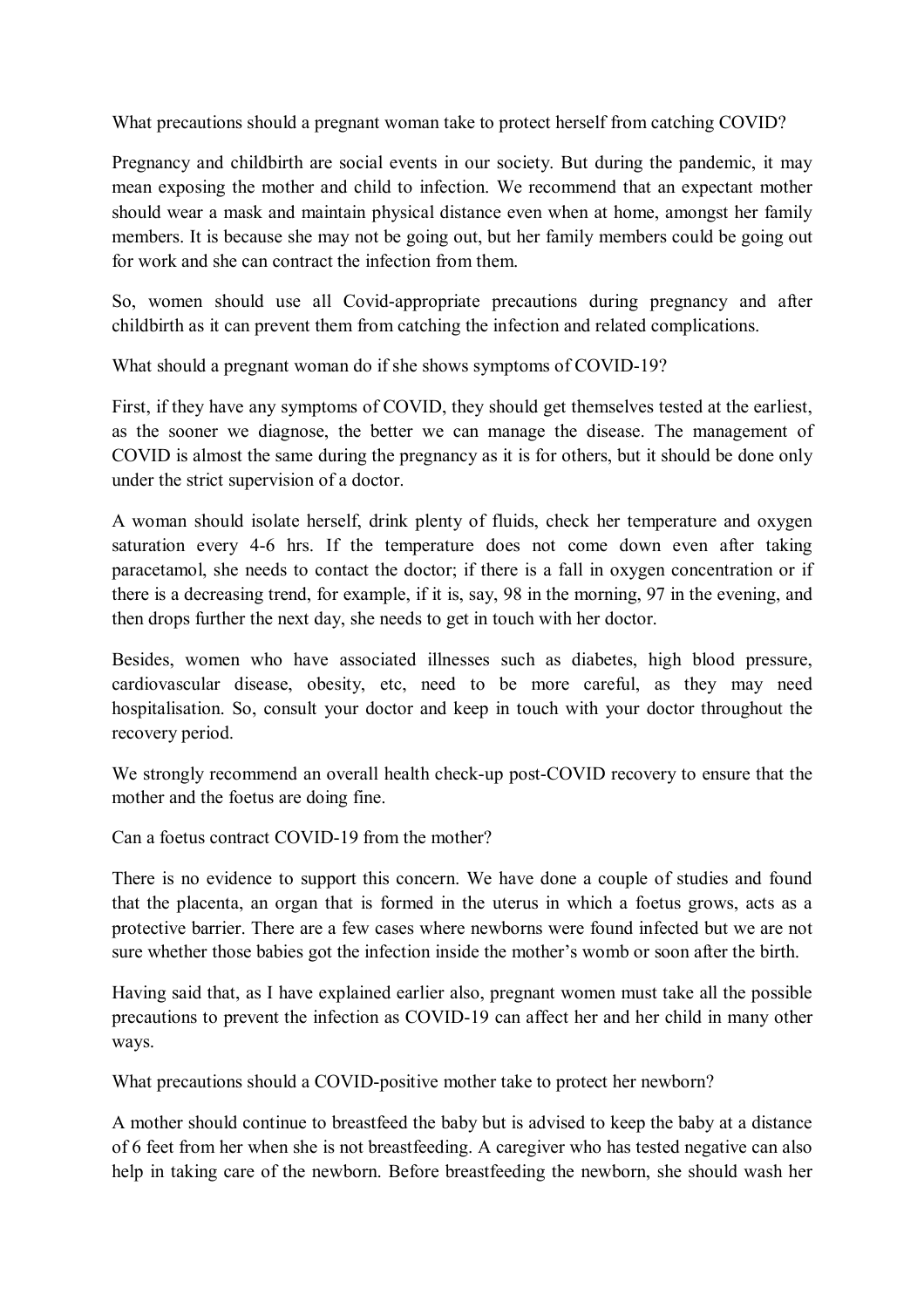hands, wear protective gear such as a mask, face shield. She should also sanitise her surroundings frequently.

If there is no one else to take care of the child, a mother should wear a mask all the time, and maintain physical distance from the child as much as possible. The mother and the child should stay in a well-ventilated room. And she should regularly wash her hands and sanitise the surroundings.

Post-partum depression and anxiety are common among women. Do you see an increase in mental health issues among women during the pandemic?

Certainly, there is an increase in mental health problems among women during pregnancy and post-childbirth. These are times when a woman undergoes a lot of hormonal and physiological changes. She has poor coping skills and needs social support. In the absence of this social support, she can feel lonely, helpless, and depressed.

Isolation for 15 days is difficult for everyone, but more so for pregnant women and postnatal mothers. During this time, the additional anxiety about her child's health can severely affect her mental status.

So, it is important to provide constant support and assurance to women during this time. The family should stay in touch through video calls, and observe any change in her mood and seek medical help if she looks and feels depressed.

We always ask our pregnant women and mothers two simple screening questions: One, does she have little or no interest in doing her routine chores? And second, does she feel sad or feel like crying without any specific reason anytime in the past 2 weeks? If the answer is yes to any of these questions, it means she needs further evaluation by a psychologist. Doctors, as well as family members, need to watch a woman's behaviour carefully during this time.

What advice would you like to give your women patients?

We ask them to stay safe, take adequate precautions and follow Covid-Appropriate Behaviour. Take vaccine as and when it is available to them. Avoid meeting many people.

If they have symptoms suggestive of COVID, such as fever, sore throat, loss of taste or smell or exposure to a COVID-positive person, they need to seek medical help immediately, not delay the diagnosis and not self-treat. And, lastly, we also counsel all our pregnant women about various contraceptive methods during pregnancy and offer them post-partum Intra-Uterine Device (Cu T), which can be inserted immediately after childbirth or caesarean delivery. It saves them of an unnecessary visit to the hospital after childbirth and reduces the risk of an unplanned pregnancy.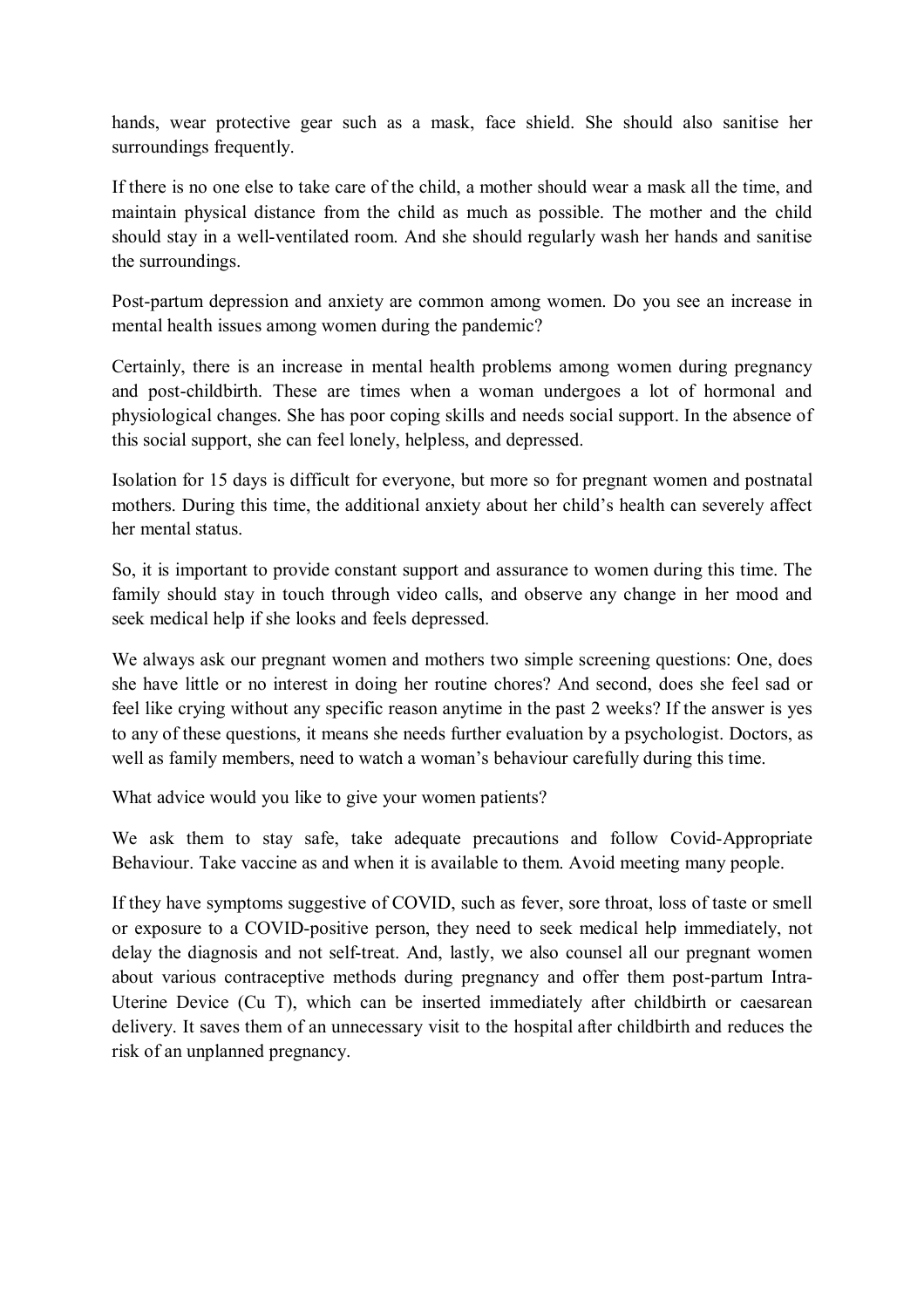**कोरोना**

**कोरोना सेराहत क सांस, 1.5 फसद सेभी कम बचेएि टव के स, :फर बढ़ <रकवर होनेवाल= क संख्या** (Hindustan: 20210709)

https://www.livehindustan.com/national/story-coronavirus-active-cases-in-india-below-oneand-half-percent-and-recovert-rate-also-increased-4203275.html

कोरोना के नए मामलों में कमी से देश ने राहत की सांस ली है। गुरुवार को 55 दिनों के बाद नए केसों की संख्या रिकवर होने वाले लोगों से ज्यादा हो गई थी। इसके चलते कुल एक्टिव केसों में भी इजाफा हुआ था। लेकिन शुक्रवार को एक बार फिर से इसमें कमी देखने को मिली है। पिछले एक दिन में कोरोना संक्रमण के 43,393 नए केस मिले हैं। इसके अलावा इसी अवधि में 44,459 लोग कोरोना से रिकवर हुए हैं। यही नहीं कुल एक्टिव केस जो 4.60 लाख के पार पहुंच गए थे, उनमें भी कमी आई है। अब देश में कोरोना के कुल सक्रिय मामले 4,58,727 ही रह गए हैं।

देश में अब तक संक्रमित हुए कुल लोगों के 1.49 फीसदी के बराबर ही अब मौजूदा केस रह गए हैं। इस साल यह पहला मौका है, जब एक्टिव केसों की संख्या कुल मामलों के 1.5 फीसदी से भी कम पाई गई है। एक तरफ देश में 3 करोड़ से ज्यादा लोग अब तक कोरोना संक्रमित हो चुके हैं तो वहीं 2.98 करोड़ लोगों ने इसे मात भी दी है। इसके साथ ही रिकवरी रेट भी अब बढ़कर 97.19% हो गया है। वीकली पॉजिटिविटी रेट में भी तेजी से गिरावट आ रही है। अब यह 2.36 फीसदी ही रह गया है। वहीं डेली पॉजटिविटी रेट की बात करें तो यह लगातार 18वें दिन 3 फीसदी से कम रहते हुए 2.42% ही रह गया है।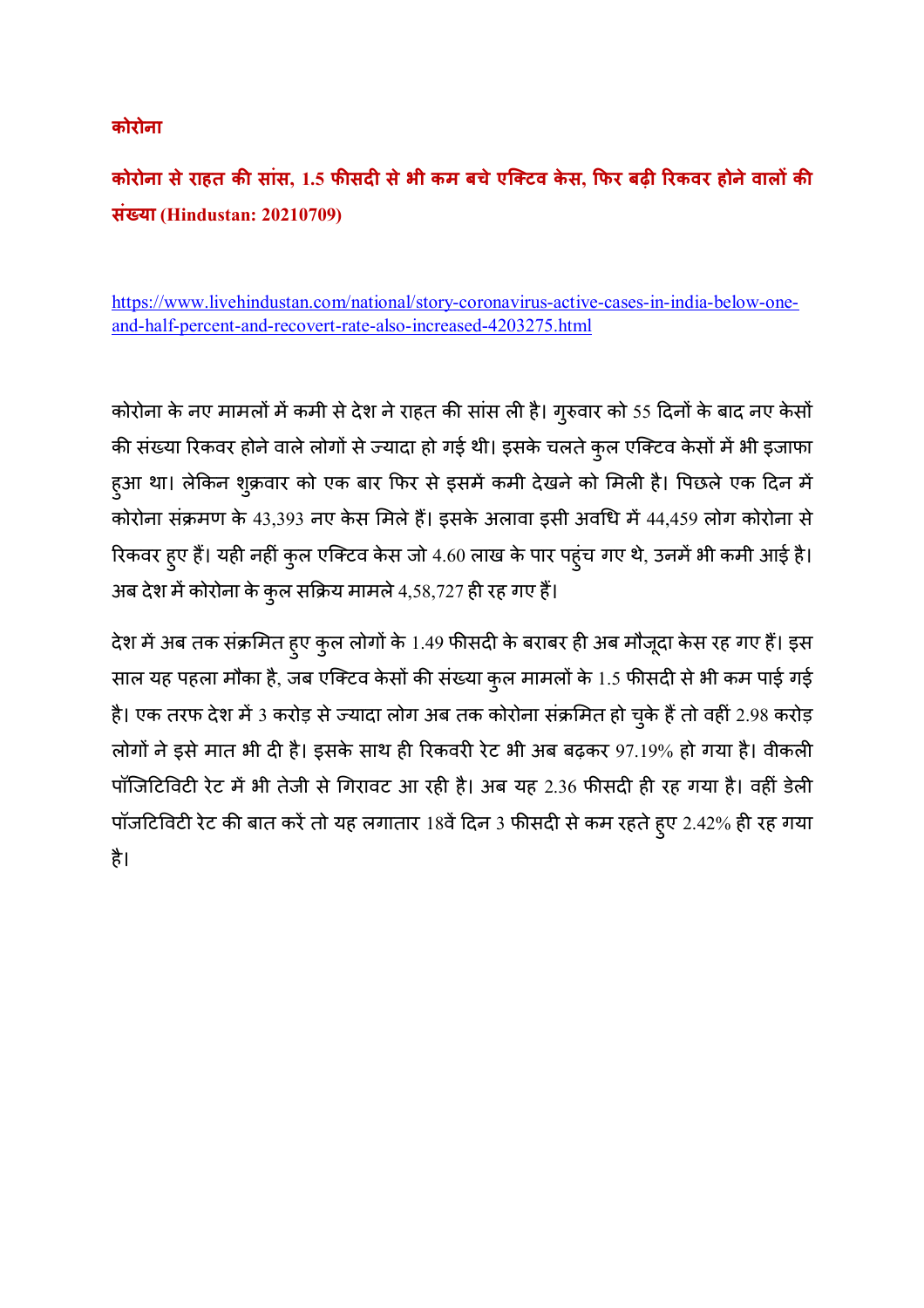## **पूर दAनया ु मBपरेशानी का सबब बन रहेहDकोरोना के बढ़तेमामले, डेलटा ् , लDबडा् नेभी बढ़ाई Gचंता (Dainik Jagran: 20210709)**

https://www.jagran.com/news/national-covid19-cases-rise-across-the-globe-delta-andlambada-variant-cases-also-rise-21814426.html?itm\_source=website&itm\_medium=homepage&itm\_campaign=p1\_compone nt

## दुनिया में फिर लगातार बढ़ रहे हैं कोरोना संक्रमण के मामले

कोरोना संक्रमण की रफ्तार बढ़ने की वजह से एक बार फिर से दुनिया के कई देशों में प्रतिबंधों का दायरा बढ़ा है। कुछ जगह पर लॉकडाउन भी बढ़ाया गया है। कोरोना के नए वैरिएंट भी दुनिया के लिए चिंता का सबब बने हुए हैं।

नई दिल्**ली (एजेंस**ियां)। डेढ़ वर्ष के बाद भी पूरी दुनिया में कोरोना महामारी चिंता की वजह बनी हुई है। वहीं अब इसके लगातार सामने आते नए वैरिएंट वैज्ञानिकों के लिए पहेली बनते जा रहे है। इन वैरिएंट की खास बात ये है कि ये पहले से अधिक ताकतवर बनकर सामने आ रहे हैं। डेल्टा, बीटा, गामा वैरिएंट पहले से ही दुनिया के कई देशों में कहर मचाए हुए हैं और अब लैंबड़ा वैरिएंट के सामने आने से परेशानी और अHधक बढ़ गई है।

आपको बता दें कि विश्**व के 100 देशों में अब तक डेल्**टा वैरिएंट की पुष्टि हो चुकी है। वहीं 31 देशों में लैंबड़ा वैरिएंट की भी पुष्टि की जा चुकी हे। आपको बता दें कि विश्व स्वास्थ्य संगठन ने पहले डेल्टा वैरिएंट को अब तक का सबसे घातक वैरिएंट बताते हुए इसको वैरिएंट ऑफ कंसर्न की सूची में शामिल किया था। वहीं इसके बाद सामने आने वाला लैंबड़ा वैरिएंट इससे भी अधिक खतरनाक बताया जा रहा है। लगातार सामने आते जा रहे वैरिएंट की वजह से दुनिया के कई देश फिर से प्रतिंबध लगाने पर भी

विचार करने लगे हैं। वहीं कई देशों में अब भी कोरोना संक्रमण के मामले लगातार बढ़ रहे हैं।

आईएएनएस ने जॉन हॉपकिंस यूनिवर्सिटी के हवाले से बताया है कि पूरी दुनिया में कोरोना संक्रमण के मामले 185.5 लाख तक जा पहुंचे हैं जबकि 40 लाख से अधिक लोगों की मौत अब तक हो चुकी है। यूनिवर्सिटी के सेंटर फॉर सिस्टम साइंस एंड इंजीनियरिंग के ताजा आंकड़ों के मुताबिक दुनियाभर में कोरोना के मामले 185,500,538 हो चुके हैं जबकि इससे होने वाली मौतों की संख्या 4,009,084 तक जा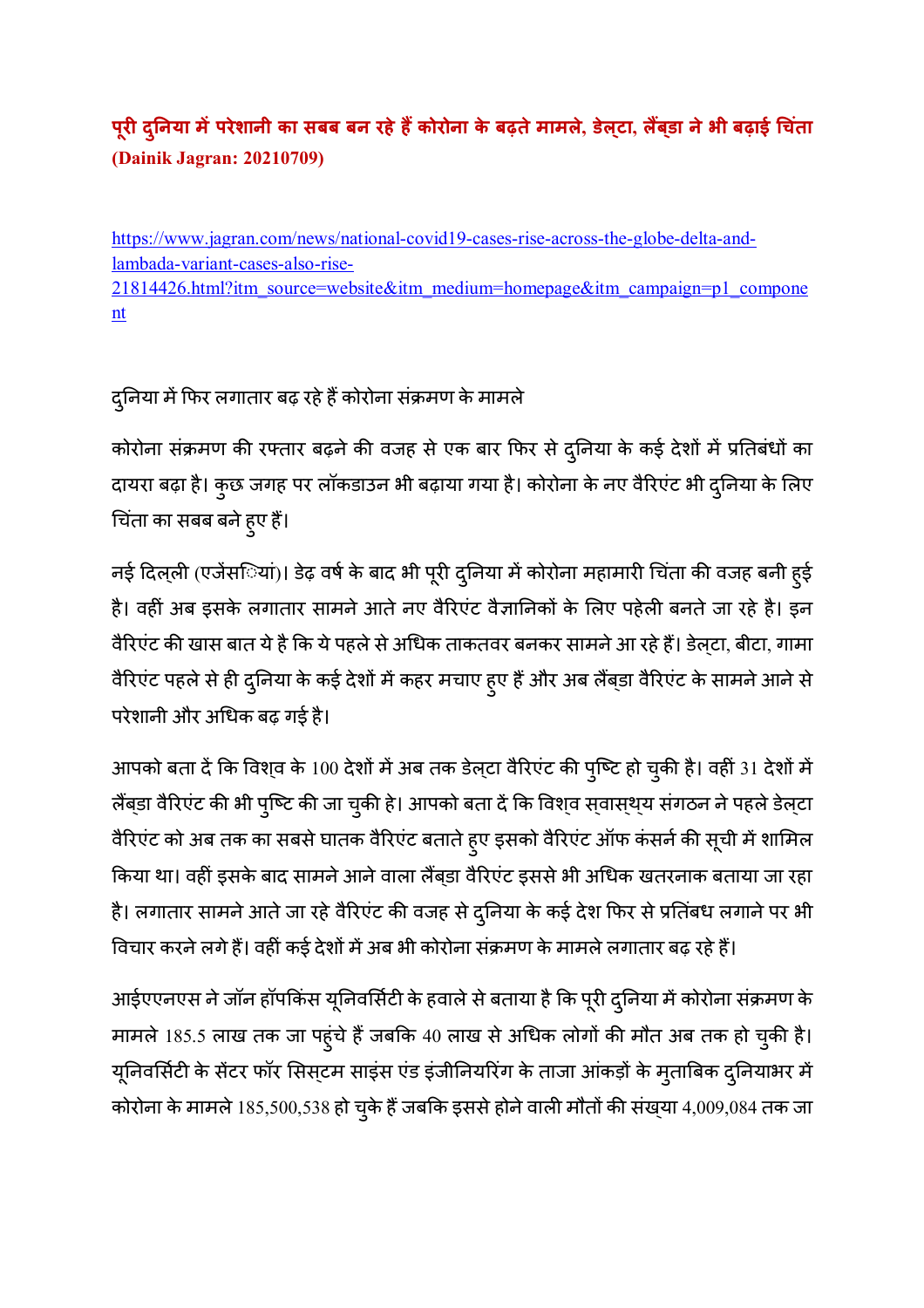पहुंची हैं। वहीं अब तक पूरी दुनिया में वैक्सीन की करीब 3,351,337,474 खुराक अब तक दी जा चुकी हैं।

म्यांमार में कोरोना संक्रमण के बढ़ते मामलों को देखते हुए सक़ूलों को बंद कर दिया है। खेल और शिक्षा मंत्रालय की तरफ से जारी आदेश में देश के सभी सकूलों को फिलहाल दोबारा बंद करने को कहा गया है। इसमें प्राइवेट, बेसिक शिक्षा, बौद्ध मठों दवारा चलाए जा रहे सकुल भी शामिल हैं। पिछले माह ही यहां पर सकुलों को खोला गया था।

आस्ट्रेलिया में सिडनी एक बार फिर से बढ़ते कोरोना मामलों की वजह से लॉकडाउन की गिरफ्त में आ चुका है। यहां पर लोगो को घर से बाहर न निकलने को कहा गया है। सरकार की तरफ से कहा गया है कि देश कोरोना की वजह से जबरदस्त चुनौती का सामना कर रहा है। इसकी वजह से लॉकडाउन को आगे बढ़ाने पर भी विचार किया जा रहा है। यहां पर डेलटा वैरिएंट के 400 मामले सामने आने से भी सरकार की चिंता बढ़ गई है।

आईएएनएस ने शिनहुआ एजेंसी के हवाले से बताया है कि रूस में गुरुवार को कोरोना संक्रमण के 24818 नए मामले सामने आए हैं। इसके अलावा 734 लोगों ने संक्रमण की वजह से दम तोड़ा है। राजधानी मासको इससे सबसे अधिक प्रभावित है। यहां पर गुरुवार को 6040 मामले सामने आए हैं।

ऐसे ही ईरान में गुरुवार को 23391 मामले सामने आए हैं। इसके बाद यहां पर कोरोना संक्रमण के मामले बढ़कर 3327526 तक पहुंच गए हैं। कोरोना से होने वाली संख्या की बात की जाए तो ये 85359 है। यहां पर अब तक वैक्सीन की 4,517,607 खुराक दी जा चुकी हैं। जबकि 2,090,510 लोगों को वैक्सीन की दूसरी ख़ुराक दी जा चुकी है।

रायटर के मुताबिक दक्षिण कोरिया में कोरोना वायरस के बढ़ते मामलों की वजह से दोबार प्रतिबंध लगाए जा रहे हैं। गुरुवार को देश में 1316 मामले सामने आए हैं जो एक रिकॉर्ड है। लगातार दूसरे दिन इस तरह से कोरोना संक्रमण के मामलों में इजाफा देखा गया है। बुधवार को 1275 मामले यहां पर सामने आए थे। एहतियात के तौर पर सकुलों को बंद कर दिया गया है और लोगों को घरों में ही रहने को कहा गया है।

इसी तरह से कंबोडिया में भी मामले बढ़े हैं। यहां पर गुरुवार को 818 मामले सामने आए हैं, जबकि 27 लोगों की मौत हुई है।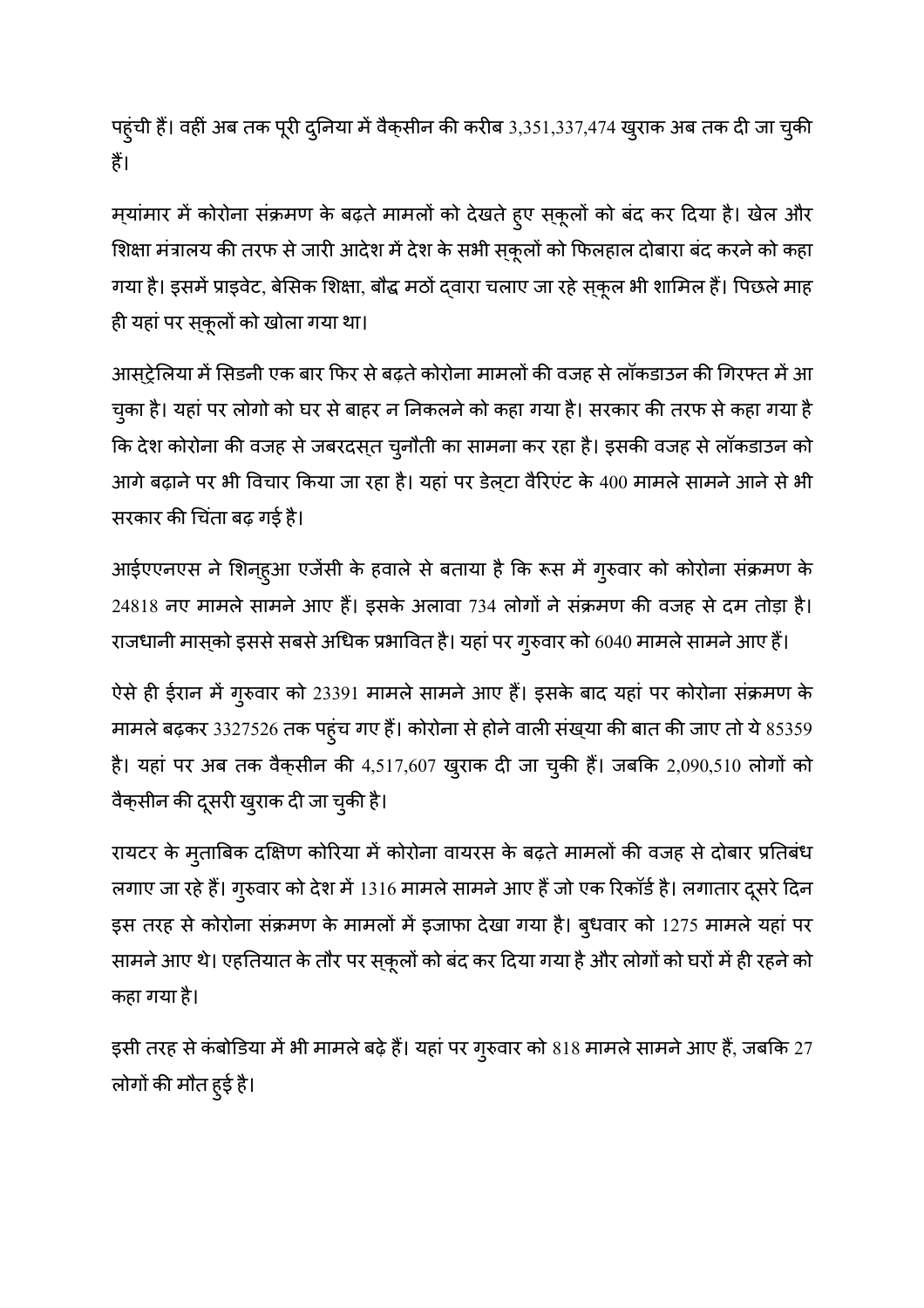एएनआई के मुताबिक बांगलादेश में पिछले 24 घंटों के दौरान कुल 11651 नए मामले सामने आए हैं ओर 119 मरीजों की मौत हुई है। सरकार ने आक्सीजन की लगातार सप्लाई बनाए रखने के भी दिशा निर्देश दिए हैं।

इंडोनेशिया में कोरोना की वजह से बुधवार को 1040 मौत हुई हैं। मंगलवार को वहां पर 558 मौत हुई थीं। यहां पर भी आक्सीजन की सप्लाई को लेकर सरकार ने सख़्त रुख अपनाया है।

रायटर के मुताबिक मैक्सिको में बीते 24 घंटों के दौरान 9452 मामले सामने आए हैं और 266 मरीजों की मौत हुई है।

एएनआई ने बताया है कि ब्राजील में 24 घंटों के दौरान 1639 मरीजों की मौत हुई है और 53725 नए मामले सामने आए हैं।

हंगरी में गुरुवार को 55 नए मामले सामने आए हैं। वहीं पांच की मौत भी हुई है।

आईएएनएस की खबर के मुताबिक ब्रिटेन में बीते 24 घंटों के अंदर 32551 नए मामले सामने आए हैं। इसके बाद यहां पर कोरोना संक्रमितों की संख्या बढ़कर 5022893 हो गई है।

## **जीका वायरस**

**देश मBकोरोना महामार के बीच के रल मBआए जीका वायरस के मामले, 13 सपलD पाए गए पॉिजटव (Dainik Jagran: 20210709)** 

https://www.jagran.com/news/national-zika-virus-cases-reported-in-kerala-after-coronavirusoutbreak-pregnant-woman-got-infected-21814247.html?itm\_source=website&itm\_medium=homepage&itm\_campaign=p1\_compone nt

केरल में कोरोना वायरस के बाद जीका वायरस ने दस्तक दे दी है। यहां एक 24 वर्षीय गर्भवती महिला में जीका वायरस की पुष्टि हुई है। 13 अन्य संदिग्ध लोगों के सैंपल पुणे में नेशनल इंस्टीट्यूट ऑफ वायरोलॉजी को भेजे गए हैं।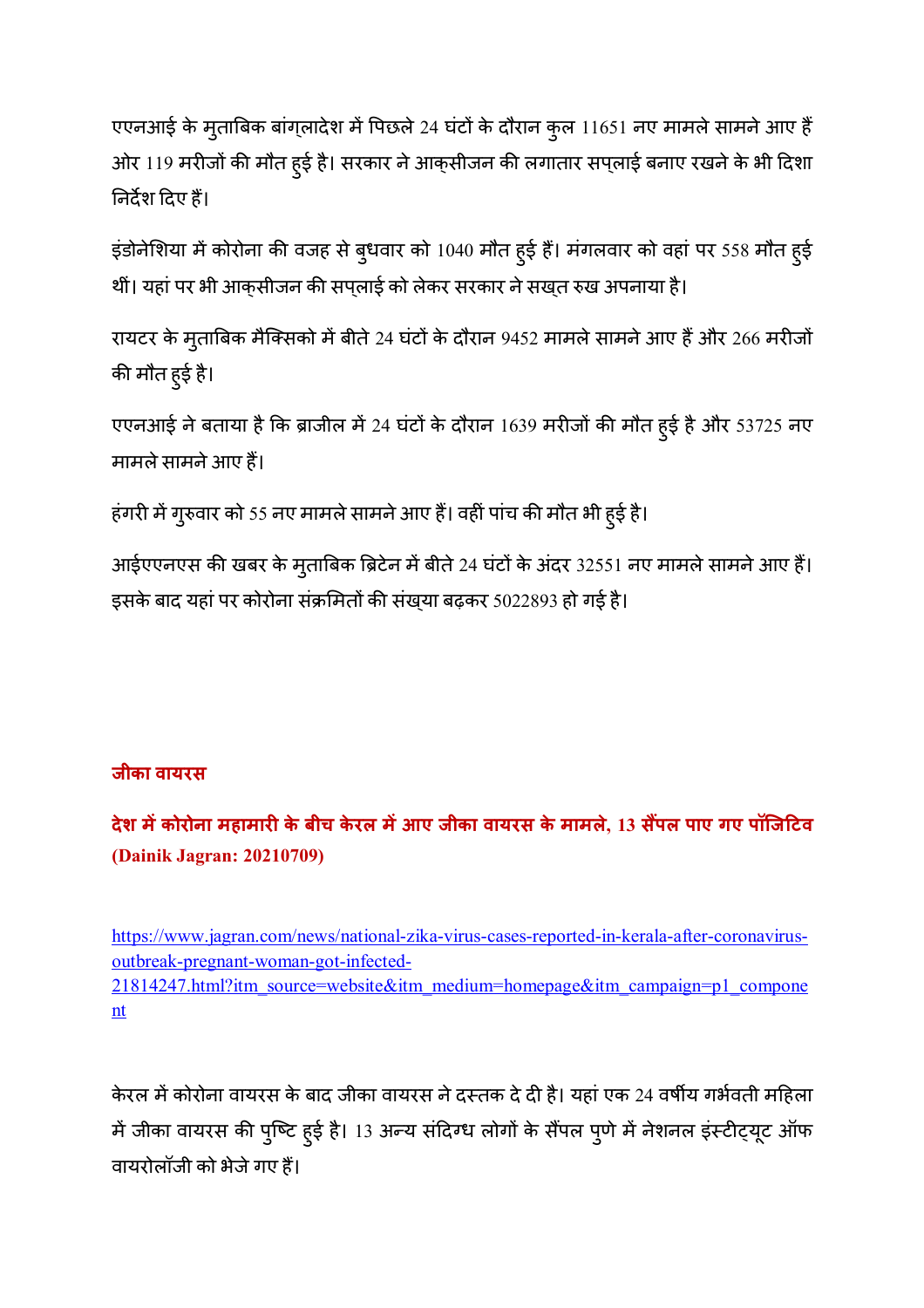तिरुअनंतपुरम, आइएएनएस। केरल में कोरोना महामारी के प्रकोप के बीच जीका वायरस ने दस्तक दे दी है। केरल की स्वास्थ्य मंत्री वीना जार्ज ने गुरुवार को बताया कि राज्य में जीका वायरस के मामले सामने आए हैं। यह पहला मौका है जब केरल में जीका वायरस के मामले सामने आए हैं। राज्य की राजधानी के एक अस्पताल में पिछले महीने एक 24 वर्षीय गर्भवती महिला को बुखार, सिरदर्द और चकत्ते के साथ भर्ती किया गया था। जांच के शुरुआती परिणामों में जीका वायरस के हल्के असर के संकेत मिले थे। बाद में 19 नमूनों की जांच की गई जिनमें 13 में जीका पाजिटिव की रिपोर्ट आई। अब इन सभी नमूनों को एनआइवी पुणे भेजा गया है।

उन्होंने बताया कि स्वास्थ्य विभाग और जिला अधिकारियों ने इस मुद्दे को गंभीरता से लेते हुए एडीज प्रजाति के मच्छरों के नमूने एकत्र करवाने का काम शुरू कर दिया है। सभी जिलों को इस बारे में सतर्क कर एहतियाती कदम उठाने को कहा गया है।

क्या होते हैं जीका वायरस के लक्षण ?

जीका वायरस के लक्षण डेंगू के जैसे होते हैं, इसमें बुखार, त्वचा पर लाल रंग के चकत्ते और जोड़ों का दर्द और आंखों का लाल होना शामिल होता है। जीका वायरस के कारण संक्रमित व्यक्ति 7 से 8 दिनों तक प्रभावित रहता है। यह वायरस गर्भवती महिला को ज्यादा प्रभावित करता है। इसके कारण जन्म लेने वाला बच्चा अविकसित दिमाग के साथ पैदा होता है।

ब्राजील में 2015 में जीका वायरस बड़े पैमाने पर फैल गया था, जिससे 1600 से अधिक बच्चे विकृति के साथ पैदा हुए थे।

नेशनल इंस्टीट्यूट ऑफ वायरोलॉजी(एनआइवी), पुणे ने पहली बार नवंबर 2018 में जीका वायरस को अलग करने में सफलता पाई थी। भारत में पहली बार जनवरी 2017 में जीका वायरस का पहला मामला सामने आया था। इसके बाद जुलाई 2017 में तमिलनाडु में भी इसके मामले सामने आए थे।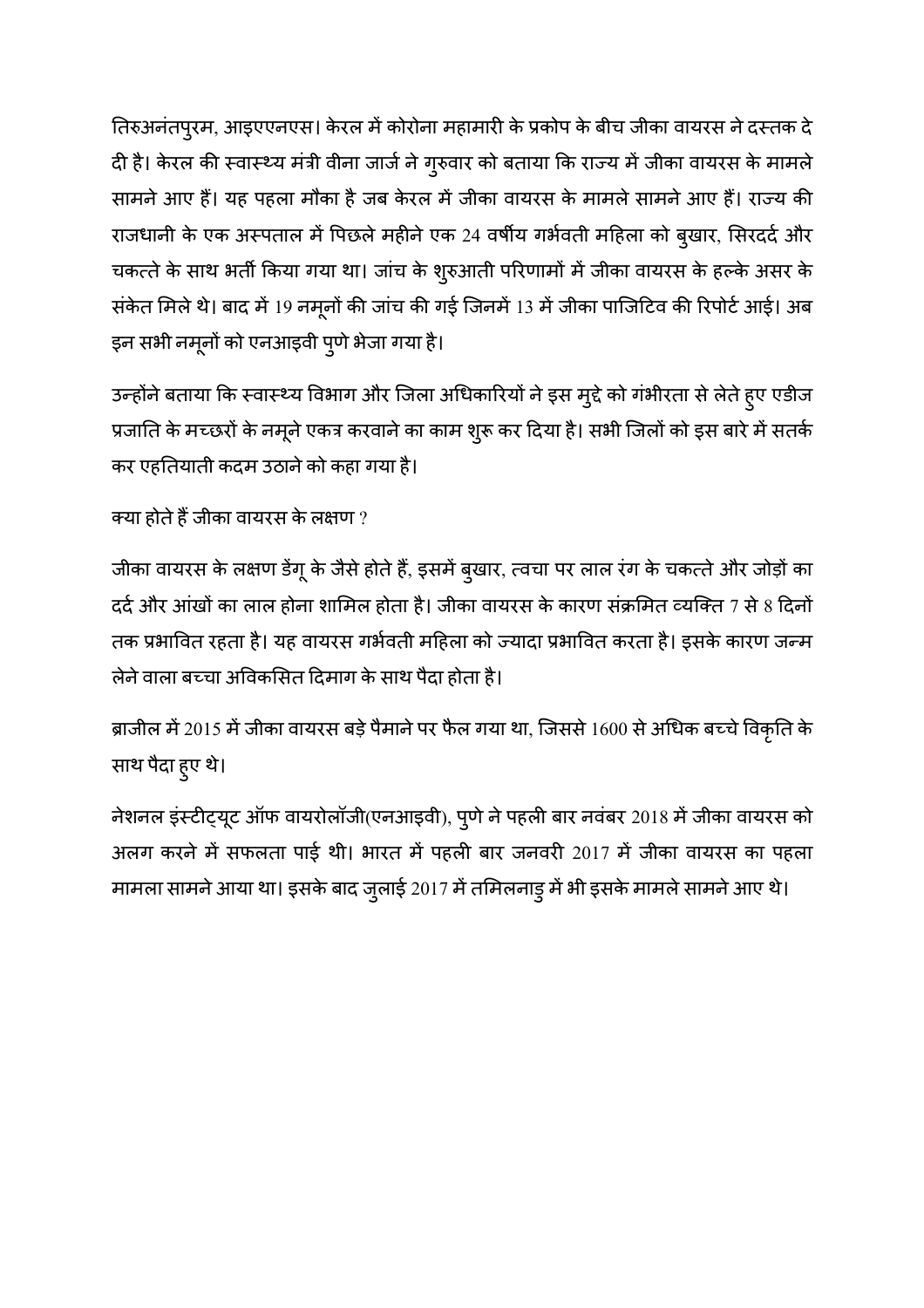### **Zika virus infection confirmed in Kerala (The Hindu: 20210709)**

https://www.thehindu.com/news/national/kerala/zika-virus-infection-confirmed-instate/article35222071.ece?homepage=true

Mosquito-borne viral infection detected in pregnant woman from Parassala

Zika, a mosquito-borne viral infection, has been officially confirmed for the first time in Kerala, after the virus was detected in the blood samples of a pregnant woman from Parassala in the district, who had reported to a private hospital in the city with fever, rashes on the body and conjunctivitis on June 28.

The woman, who had been in her final weeks of gestation, has since delivered and the baby is reported to be fine.

A statement issued by the office of the Health Minister said that the official confirmation from the National Institute of Virology (NIV), Pune, was awaited.

#### 19 more samples

It further said that 19 more samples from Thiruvananthapuram district, mostly of health-care workers in a private hospital in the city who had exhibited similar symptoms, had been sent to the NIV and 13 of these samples were also suspected to be positive for Zika virus.

Zika virus infection confirmed in Kerala

 The woman in whom Zika virus was confirmed lives closer to the Tamil Nadu border at Parassala and has no travel history. A week prior to her getting hospitalised with fever, her mother had also reported fever with similar symptoms.

#### Risk group

A senior infectious diseases consultant said that in the public, Zika passes off as a mild fever with itchy rashes, which resolves itself within 4-5 days and is often ignored by most people. Except for rare neurological manifestations like Guillian Barre syndrome in some, the disease has little significance for the general population. However, in pregnant women, especially those in the early trimester, the infection can seriously harm the developing foetus and lead to congenital anomalies.

#### Spread by Aedes

The State has sounded an alert across all districts to intensify mosquito-control activities as the virus is spread through the Aedes species of mosquitoes, which is found in high density across the State.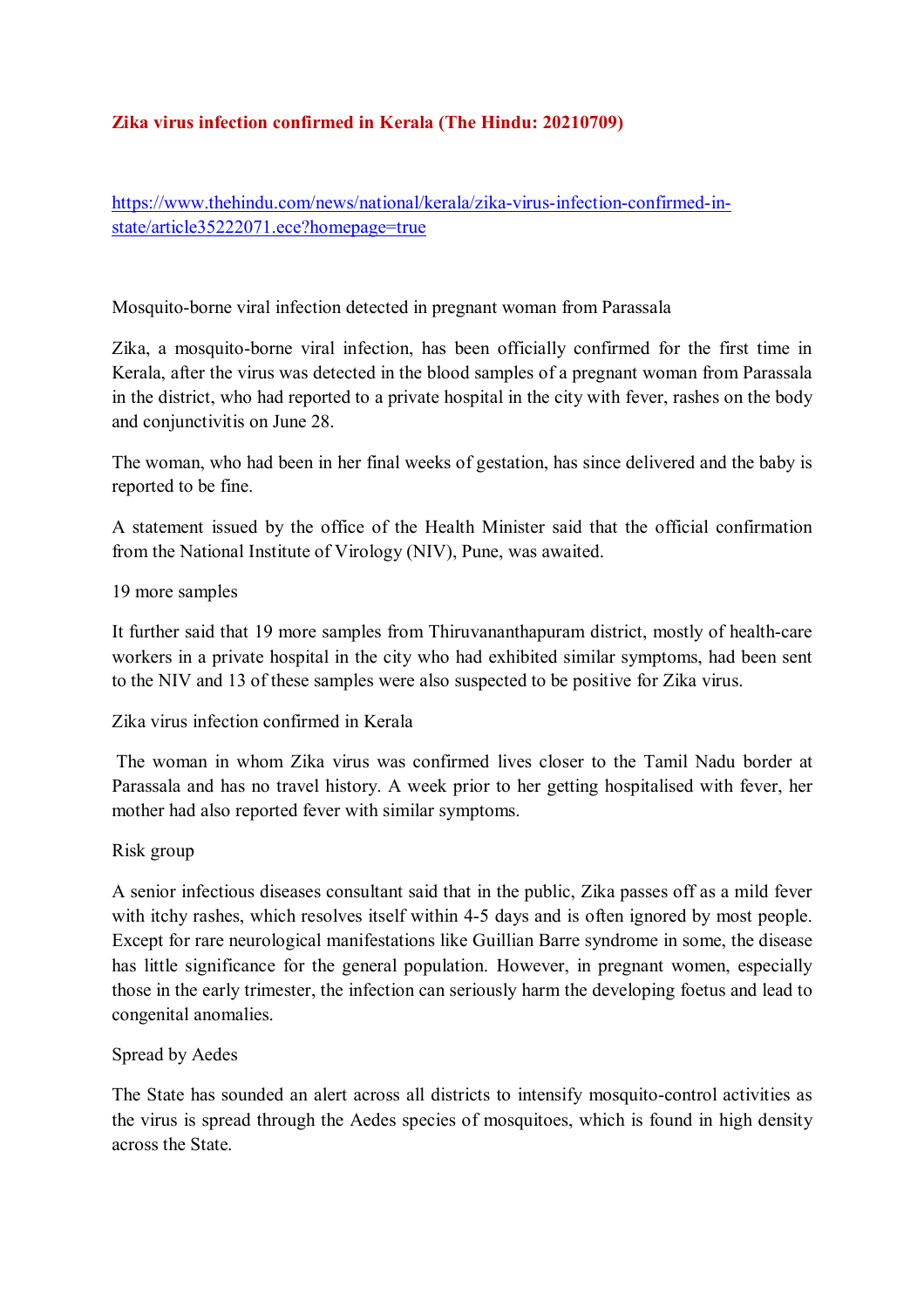People have also been alerted to take individual protection against mosquito bites and to ensure that their premises are not breeding grounds for Aedes, which breeds in stagnant freshwater and rests mostly indoors.

In district surveillance and entomology teams have visited Parassala and nearby localities from where Aedes mosquito samples have been collected and sent to the NIV for analysis.

Public health expert B. Ekbal said that given the high density of mosquito population in the State, it was only a matter of time before Zika was reported in the State. It was highly possible that the virus was already in circulation in Kerala, but was being officially detected and confirmed for the first time now, he pointed out.

## **टबी**

**इस नई दवा सेदो माह मBटबी खKम करनेका दावा, ज
द होगा ि लAनकल ायल (Dainik Jagran: 20210709)** 

https://www.jagran.com/uttar-pradesh/meerut-city-this-new-drug-claims-to-end-tb-diseaseonly-in-two-months-clinical-trial-will-be-held-soon-jagran-special-21814408.html

2025 तक भारत को टीबीमुक्त करने की दिशा में नई संभावनाएं नजर आ रही हैं। मेरठ इंस्टीट्यूट आफ इंजीनियरिंग एंड टेक्नोलोजी (एमआइईटी) के फार्मेसी विभाग के एसोसिएट प्रोफेसर डा. अनुराग ने टीबी की एक नई दवा तैयार की है जो महज दो महीने में टीबी की बीमारी खत्म कर देगी।

मेरठ, (विवेक राव)। 2025 तक भारत को टीबीमुक्त करने की दिशा में नई संभावनाएं नजर आ रही हैं। अब मेरठ इंस्टीट्यूट आफ इंजीनियरिंग एंड टेक्नोलोजी (एमआइईटी) के फार्मेसी विभाग के एसोसिएट प्रोफेसर डा. अनुराग ने टीबी की एक नई दवा तैयार की है, जो महज दो महीने में टीबी की बीमारी खत्म कर देगी। दावा है कि ये दवा वर्तमान डोज से चार गुना कारगर होगी। दुष्प्रभाव भी कम होगा। इस दवा का चूहे पर सफल ट्रायल किया गया है। अब क्लीनिकल ट्रायल के लिए फार्मा कंपनी से बात चल रही है।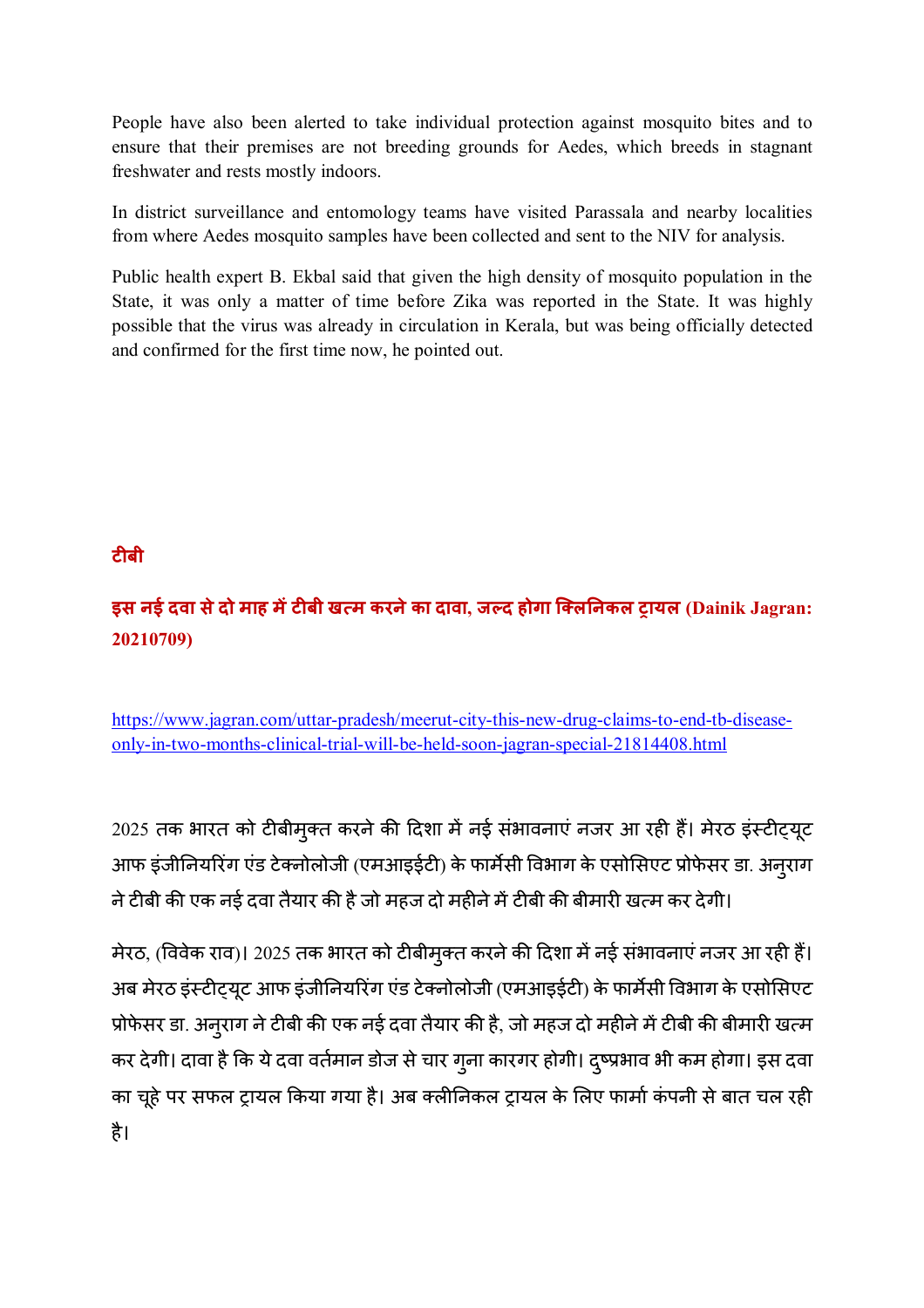ट्यूबरक्यूलोसिस बैक्टीरिया हवा के जरिए एक इंसान से दूसरे इंसान को संक्रमित करता है। फेफड़ों की टीबी के मरीज ज्यादा हैं, लेकिन यह बीमारी मस्तिष्क, जिगर, मुंह, गुर्दे, गर्भाशय और हड्डियों में भी देखी जाती है। हर तरह की टीबी का इलाज तो उपलब्ध है, पर छह माह से लेकर दो साल तक दवा खानी पड़ती है। प्रोफेसर अन्**राग ने तीन साल के शोध के बाद टीबी की न**ई दवा तैयार की है। यह टीबी के इलाज में उपयोग में होने वाली दवाइयों राइफैम्पीसिन, आइसोनियाजिड और स्ट्रेप्टोमाइसिन से चार गुना अधिक प्रभावी है। डा. अनुराग ने इस दवा को विभाग के अन्य सहयोगी डा. नेहा कृष्णर्थ, डा. संतोष वर्मा के साथ मिलकर तैयार किया है।

ऐसे काम करती है यह दवा : अभी दवा का नाम नहीं तय किया है। बायोलाजिकल कोड दिया है। यह दवा टीबी के बैक्टीरिया के एन्जाइम को निष्क्रिय करती है। जिससे शरीर के अंदर बैक्टीरिया की सारी गतिविधि रुक जाती है। बाजार में उपलब्ध टीबी की दवा से यह 50 फीसद सस्ती होगी। मरीज को अधिक समय और अधिक गोलियां भी नहीं खानी पड़ेगी। दो से तीन गोली रोज ही पर्याप्त होगी। उन्होंने बताया कि अभी मानव पर क्लीनिक ट्रायल नहीं हुआ है फिर भी यह दवा दो से तीन माह में हर तरह की टीबी ठीक कर देगी। दवा में ट्राइ मीथोक्सी बेन्जोइक एसिड, सोडियम हाइड्रोक्साइड, हाइड्रोक्लोरिक टिन पाउडर आदि का इस्तेमाल हुआ है।

वरिष्ठ फिजिशियन डा. तनुराज सिरोही ने कहा: अमूमन छह माह से दो साल तक दवा चलने के बाद टीबी पूरी तरह से ठीक हो जाती है। इसमें दो माह तक चार गोलियों का कंबिनेशन चलता है फिर दो गोलियां और जुड़ जाती हैं। क्लीनिकल ट्रायल के बाद ही पता चलेगा कि दवा कितने समय के लिए कारगर होगी।

## ऐसे अलग है यह दवा

डा. अन्**राग के म्**ताबिक अभी जो टीबी की दवाएं हैं, ज्यादातर टीबी के अंदर बैक्टीरिया की सेल लेयर को बढ़ने से रोकतीं हैं। जिसमें समय लगता है। जबकि यह दवा बैक्टीरिया के सभी माइक्रो एंजाइम को निष्क्रिय कर देगी। जिसकी वजह से टीबी जल्द ठीक होने लगेगी।

## चूहों पर सफल परीक्षण

कालेज की फार्मेसी लैब में दवा तैयार करने के बाद अनुराग ने इसका चूहों पर सफल परीक्षण किया। एक स्वस्थ चूहे में टीबी के बैक्टीरिया को डाला गया। स्टैंडर्ड प्रोटोकाल के तहत 1.05 मिलीग्राम की डोज एक सप्ताह तक चूहे को दी गई। सप्ताहभर में ही चूहे के भीतर के बैक्टीरिया खत्म हो गए। उस पर कोई दुष्प्रभाव भी नहीं पड़ा।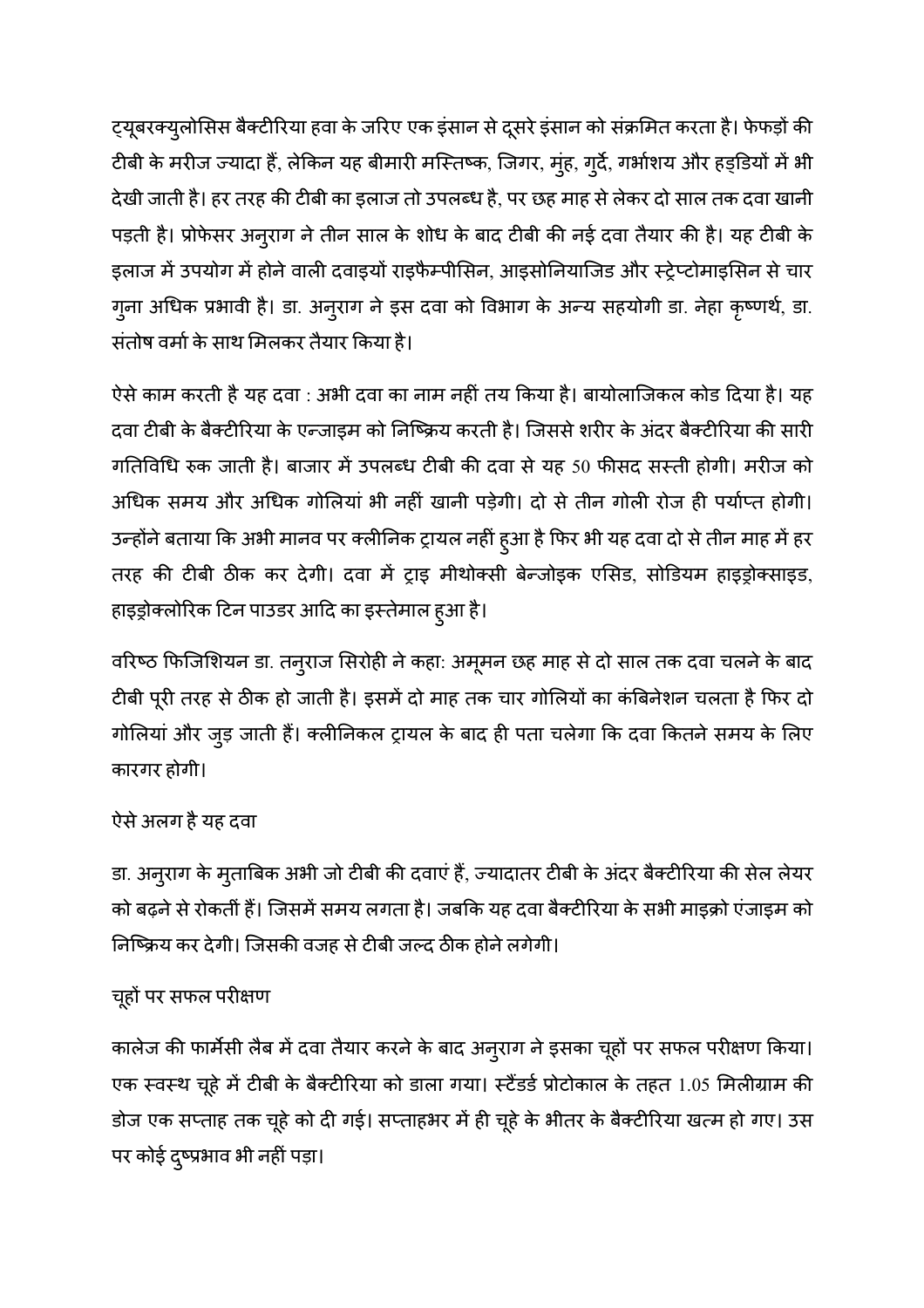आठ साल से रिसर्च

डा. अनुराग ने जयपुर नेशनल यूनिवर्साटी से फार्मेसी में पीएचडी की है। पिछले आठ साल से वह एमआइईटी के फार्मेसी विभाग में एसोसिएट प्रोफेसर हैं। अभी कुछ समय पहले उन्होंने कैंसर की बेहद सस्ती दवा तैयार की थी। इसके लिए भारत सरकार से 23 लाख रुपये का अनुदान भी मिल है। इस का क्लीनिकल ट्रायल बाकी है।

पेटेंट के बाद क्लीनिक टायल की तैयारी

डा. अनुराग के शोध का पेटेंट हो चुका है। इस दवा के क्लीनिक ट्रायल के लिए ड्रग कंट्रोलर जनरल आफ इंडिया से अनुमति लेनी होगी। इसके लिए संस्थान की एक फार्मा कंपनी से बात हुई है।

## **Hunger Deaths**

## **Oxfam: 11 people die of hunger each minute around the globe (The Indian Express: 20210709)**

https://indianexpress.com/article/world/oxfam-11-people-die-of-hunger-each-minute-aroundthe-globe-7396159/

In a report titled "The Hunger Virus Multiplies," Oxfam Thursday said that the death toll from famine outpaces that of COVID-19, which kills around seven people per minute.

Anti-poverty organisation Oxfam said that 11 people die of hunger each minute and that the number facing famine-like conditions around the globe has increased six times over the last year.

In a report titled "The Hunger Virus Multiplies," Oxfam Thursday said that the death toll from famine outpaces that of COVID-19, which kills around seven people per minute.

"The statistics are staggering, but we must remember that these figures are made up of individual people facing unimaginable suffering. Even one person is too many," said Oxfam America's President and CEO Abby Maxman.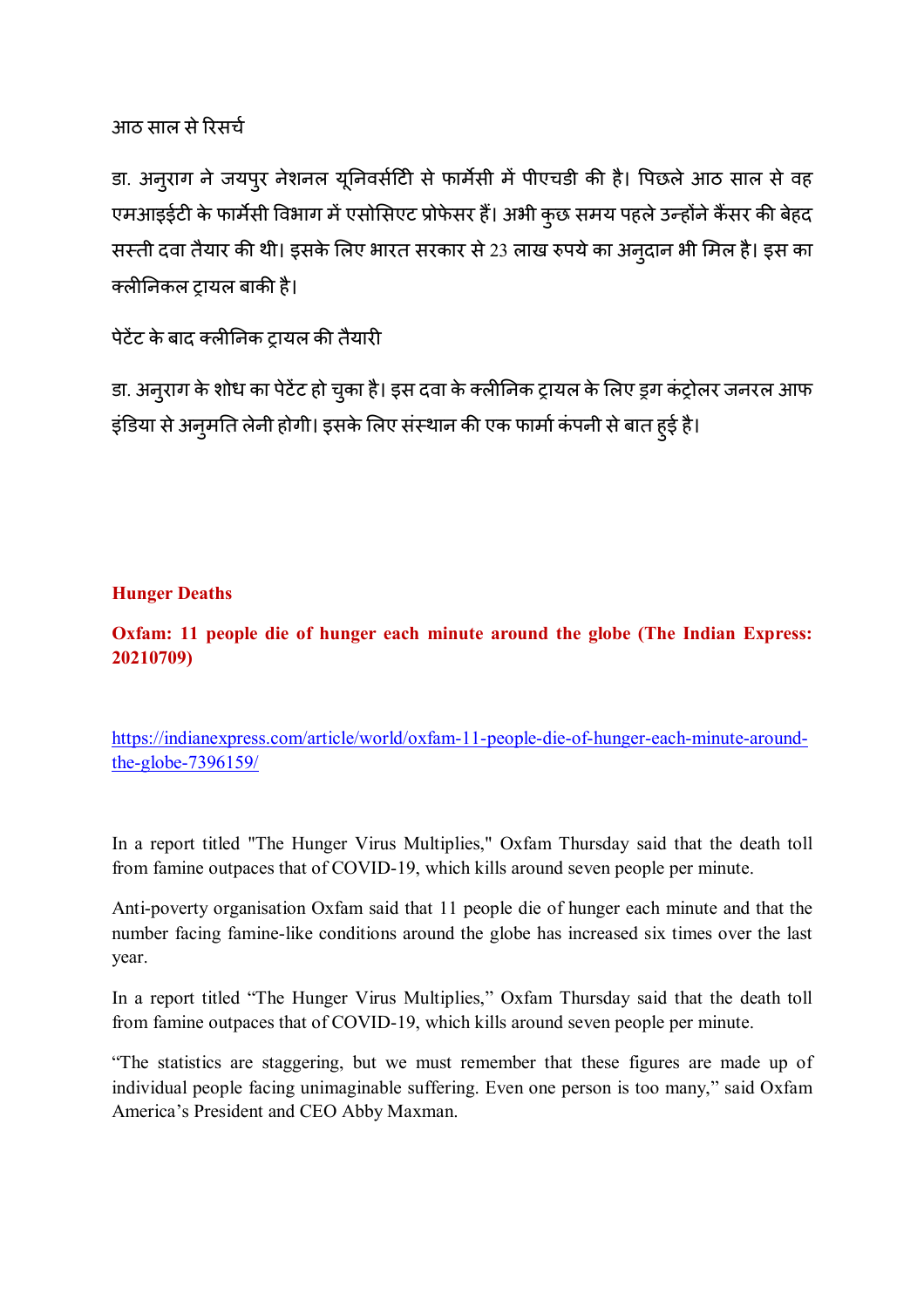The humanitarian group also said that 155 million people around the world are now living in crisis levels of food insecurity or worse — some 20 million more than last year. Around two thirds of them face hunger because their country is in military conflict.

"Today, unrelenting conflict on top of the COVID-19 economic fallout, and a worsening climate crisis, has pushed more than 520,000 people to the brink of starvation," added Maxman.

"Instead of battling the pandemic, warring parties fought each other, too often landing the last blow to millions already battered by weather disasters and economic shocks."

Despite the pandemic, Oxfam said that global military spending increased by \$51 billion during the pandemic — an amount that exceeds by at least six times what the U.N. needs to stop hunger.

The report listed a number of countries as "the worst hunger hotspots" including Afghanistan, Ethiopia, South Sudan, Syria, and Yemen — all embroiled in conflict.

"Starvation continues to be used as a weapon of war, depriving civilians of food and water and impeding humanitarian relief. People can't live safely or find food when their markets are being bombed and crops and livestock are destroyed," said Maxman.

The organisation urged governments to stop conflicts from continuing to spawn "catastrophic hunger" and to ensure that relief agencies could operate in conflict zones and reach those in need. It also called on donor countries to "immediately and fully" fund the U.N.'s efforts to alleviate hunger.

"We work together with more than 694 partners across 68 countries. Oxfam aims to reach millions of people over the coming months and is urgently seeking funding to support its programs across the world," the report's press release said.

Meanwhile, global warming and the economic repercussions of the pandemic have caused a 40% increase in global food prices, the highest in over a decade. This surge has contributed significantly to pushing tens of millions more people into hunger, said the report.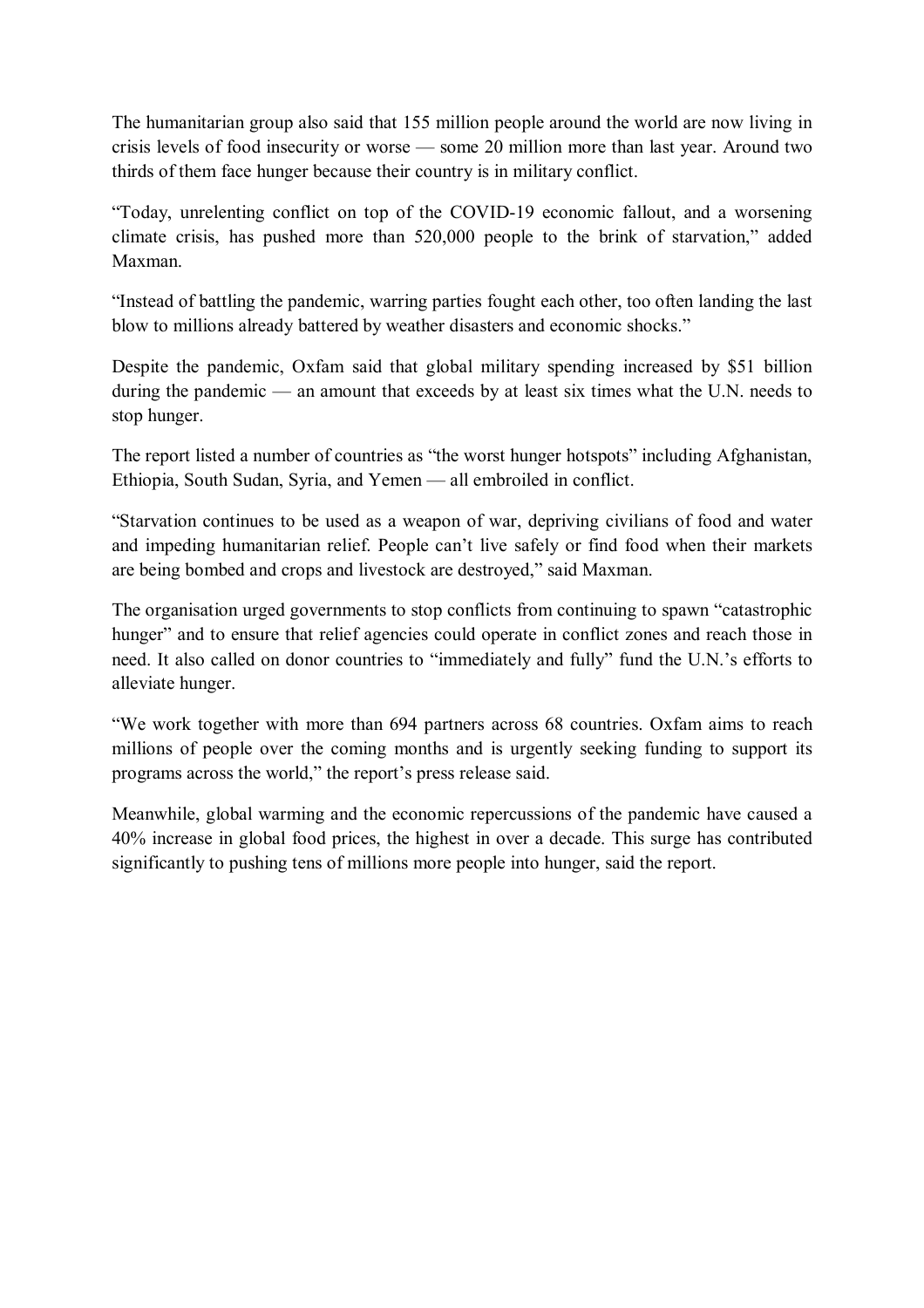#### **Diabetes**

## **Treatments targeting the liver could treat type 2 diabetes (Medical News Today: 20210709)**

https://www.medicalnewstoday.com/articles/treatments-targeting-the-liver-could-treat-type-2-diabetes

New research suggests a new treatment pathway for type 2 diabetes. choja/Getty Images

Researchers have investigated the link between fatty liver disease and key markers of type 2 diabetes in mice.

The results suggest that reducing production of the neurotransmitter GABA in the liver could normalize blood glucose levels, decrease appetite, and lead to weight loss.

The researchers say that the treatment pathway may exclusively work among people with obesity.

Type 2 diabetes is characterized by high blood sugar levels caused by insulin resistance.

Insulin is a hormone that helps glucose enter cells, where it can be used for energy or stored for future use. Insulin resistance happens when cells in the body do not respond well to insulin and thus do not remove glucose from the blood.

In type 2 diabetes, insulin resistance also increases the body's production of insulin, which can lead to increased appetite, high blood pressure, and weight gainTrusted Source.

Previous research has shown that type 2 diabetes is strongly linked to overweightTrusted Source and fatty liver disease, which involves storing excess fat in the liver. According to the Centers for Disease Control and Prevention (CDC), 89%Trusted Source of people with diabetes have overweight.

While scientists have long suspected that excess fat in the liver might cause type 2 diabetes, exactly how this could be has remained a mystery.

Recently, researchers from the University of Arizona, Washington University in St. Louis, the University of Pennsylvania, and Northwestern University conducted two studies to piece apart the underlying mechanisms linking fatty liver disease with glucose homeostasis, which is the balance between insulin and glucose in the blood.

They found that insulin sensitivity can be restored within days of reducing excess production of the neurotransmitter GABA in the liver and that long-term treatment may lead to decreased appetite and weight loss.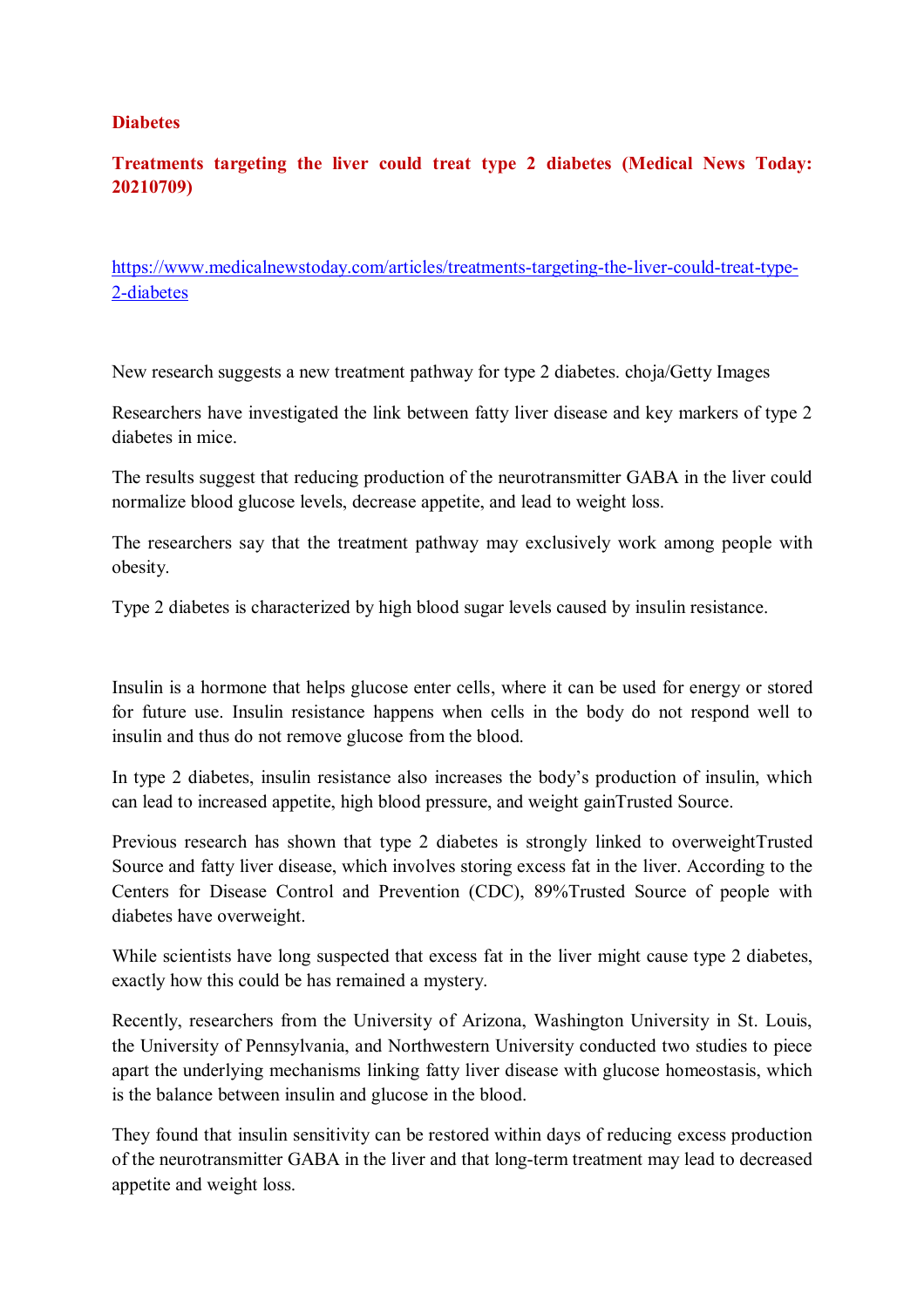Neurotransmitters are sent between nerves to allow the brain and different parts of the body to communicate. GABA is an inhibitory neurotransmitter, meaning that it decreases signaling in the nervous system.

"When the liver produces GABA, it decreases [the] activity of those nerves that run from the liver to the brain. Thus, fatty liver, by producing GABA, is decreasing firing activity to the brain," explained study author Dr. Benjamin Renquist. "That decrease in firing is sensed by the central nervous system, which changes outgoing signals that affect glucose homeostasis."

The researchers have published their findings in Cell Reports.

Mouse studies

From studying mice, the researchers first found that obesity-induced fatty liver disease increases the production of GABA in the liver. They then found that increased GABA signaling from the liver affects glucose homeostasis.

Because earlier research found that an enzyme called GABA transaminase (GABA-T) is key for producing GABA in the liver, the team suspected that targeting GABA-T to produce less GABA in the liver may reduce insulin resistance and treat type 2 diabetes.

To test their hypothesis, the researchers first treated mouse models of type 2 diabetes with drugs that inhibit GABA-T activity. These drugs are known as ethanol-amine-O-sulfate (EOS) and vigabatrin.

The team's second means of testing its hypothesis involved a genetic treatment known as antisense oligonucleotide (ASO). This works by binding small pieces of DNA or RNA to molecules of RNA to stop it from making certain proteins. In this case, ASO worked by disabling GABA-T expression in the liver.

Both treatment methods reduced GABA-T activity and improved insulin sensitivity within days. Mice given ASO and EOS drugs also lost 20% of their body mass after 7 weeks of beginning treatment.

The researchers then examined liver samples taken from 19 people with obesity during bariatric surgery procedures. They analyzed gene expression in the liver tissue and found that those with insulin resistance had high levels of expression for genes related to GABA production and activity.

This means that the findings in the mouse models might translate to humans.

Results exclusive for obesity

To explain their results, the researchers say that excess fat in the liver increases the release of GABA, which then suppresses the firing of the hepatic vagal afferent nerve, a line of communication between the liver and the brain.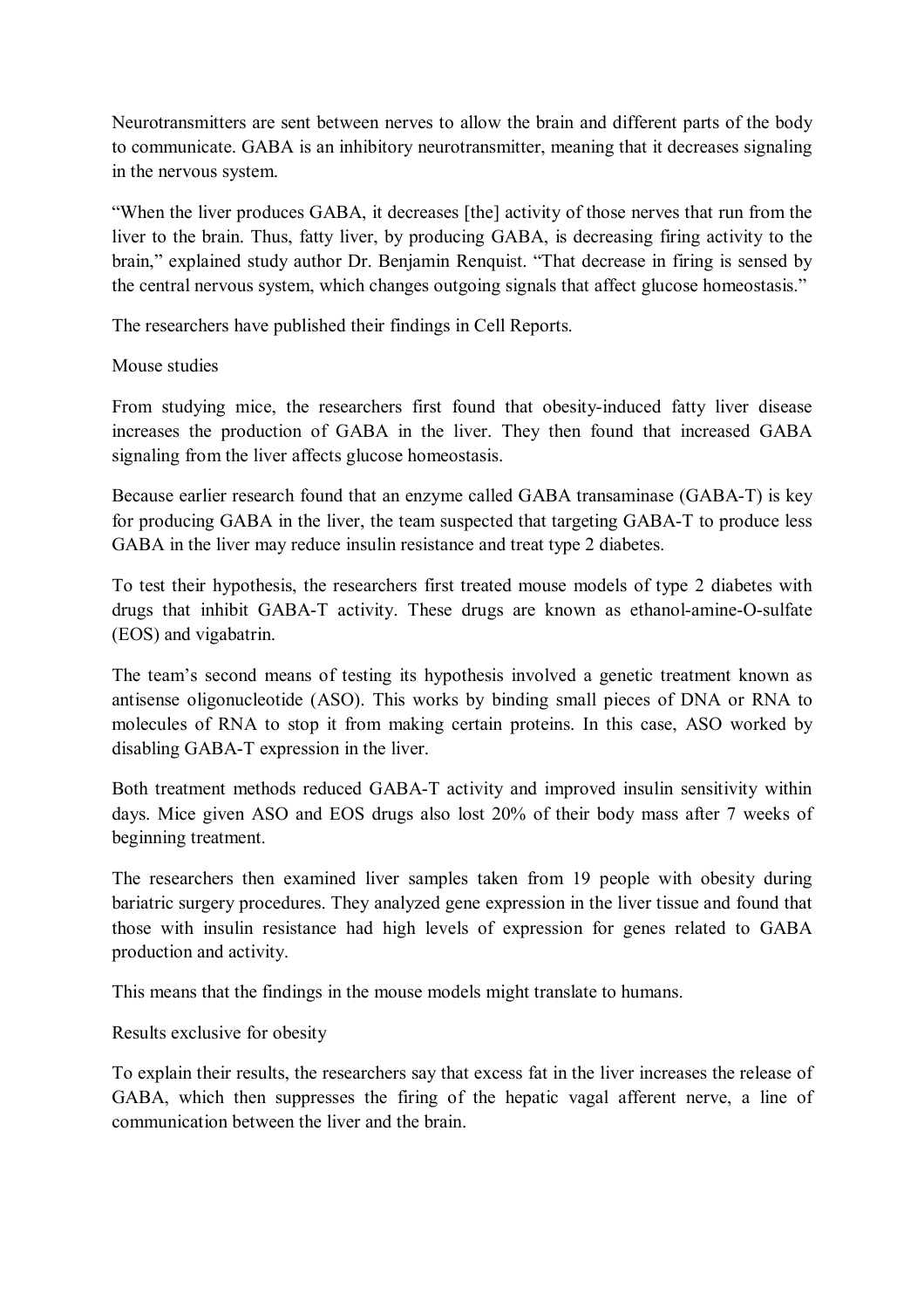Suppression of this nerve with GABA, they explain, as seen in other appetite regulators, increases food intake and weight gain, which goes on to increase insulin resistance. Allowing this nerve to fire as normal has the inverse effect of reducing food intake, weight gain, and insulin resistance.

The researchers also tested GABA-T inhibitory methods on lean mice. As these mice already had low levels of GABA production in their livers, the drugs had little to no effect on their insulin levels, blood sugar, and body mass.

The researchers conclude that targeting GABA production in the liver may improve glucose homeostasis, decrease food intake, and reduce body mass — exclusively among those with obesity.

"All current therapeutics for type 2 diabetes primarily aim to decrease blood glucose. So, they are treating a symptom, much like treating the flu by decreasing the fever," Dr. Renquist explains, adding, "We need another breakthrough."

"A novel pharmacological target is just the first step in application; we are years away from anything reaching the neighborhood pharmacy. […]The magnitude of the obesity crisis makes these promising findings an important first step that we hope will eventually impact the health of our family, friends, and community," he notes.

"While these findings won't change treatment options in the short-term, they give scientists a new avenue for the development of new treatments such as GABA inhibitors, which could, in [the] future, help reduce the release of GABA in the liver, potentially offering a new way for people with type 2 diabetes to manage their condition," Dr. Lucy Chambers, the head of research communications at Diabetes UK, who was not involved in the study, told Medical News Today.

#### She added:

"While this study was robust, it's important to note that it was carried out in mouse models of type 2 diabetes and obesity. Additional human studies are now needed to explore the link between liver GABA production and insulin sensitivity and food intake further."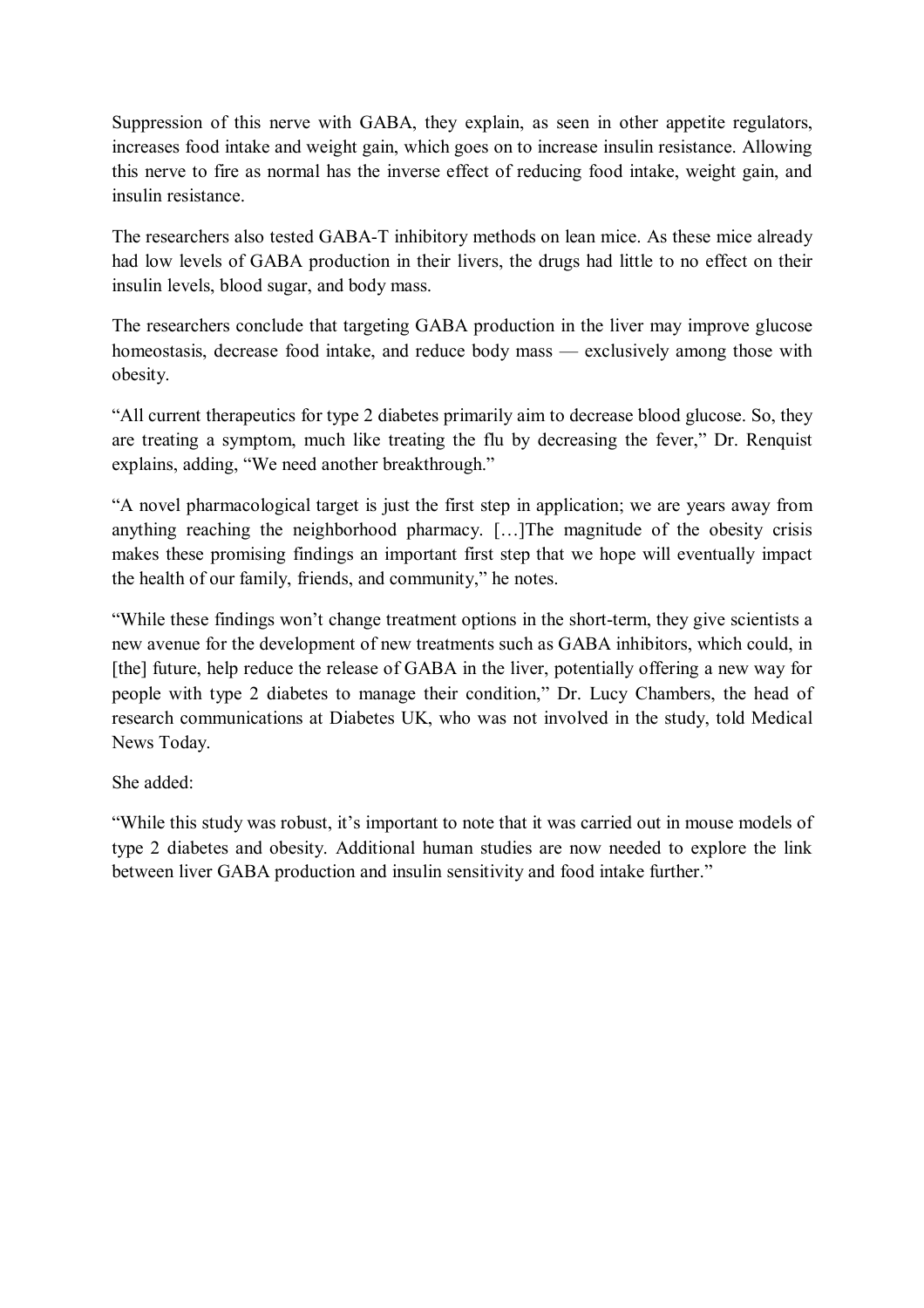#### **Obesity**

## **Could prebiotic snacks boost healthy gut bacteria in obesity? (Medical News Today: 20210709)**

A new study investigates adding prebiotics to snacks to boost gut health. lacaosa/Getty Images

Dietary fiber may help prevent cardiovascular disease, type 2 diabetes, and obesity through its effects on the gut microbiota, which is the community of microorganisms that live in the gut.

However, typical Western diets lack the fiber that these friendly microbes need to thrive.

Experiments in mice and humans suggest that snack foods supplemented with particular types of fiber can alter the gut microbiota and lead to widespread physiological effects.

It would be possible to source the fiber for future prebiotic snacks from food industry waste, such as peels, rinds, and husks, which manufacturers would otherwise discard.

The bacteria, archaebacteria, viruses, and fungi that live in the human gut — collectively known as the gut microbiota — have a profound effect on both physical and mental wellbeing.

Research suggests that by feeding the beneficial members of this community, dietary plant fibers can help stave off chronic health conditions, such as cardiovascular disease, type 2 diabetes, and obesityTrusted Source.

However, Western-style diets are often high in fat and deficient in these plant fibers.

The idea of supplementing otherwise unhealthy snacks, such as cookies and chips, with fiber might seem straightforward, but the relationship between diet, the microbiota, and individual health is highly complex.

Scientists at the Center for Gut Microbiome and Nutrition Research at Washington University School of Medicine in St Louis, MO, are investigating this relationship with a view to developing prebiotic snack products.

In previous work, they identified sources of fiber that are not only cheap and readily available — such as typically discarded peels, rinds, and husks — but also boost the gut microbes that adults with obesity tend to lack.

In their new research, which appears in NatureTrusted Source, they tested how snacks supplemented with some of these fibers affected the gut microbiota of mice and humans, looking at their possible physiological effects.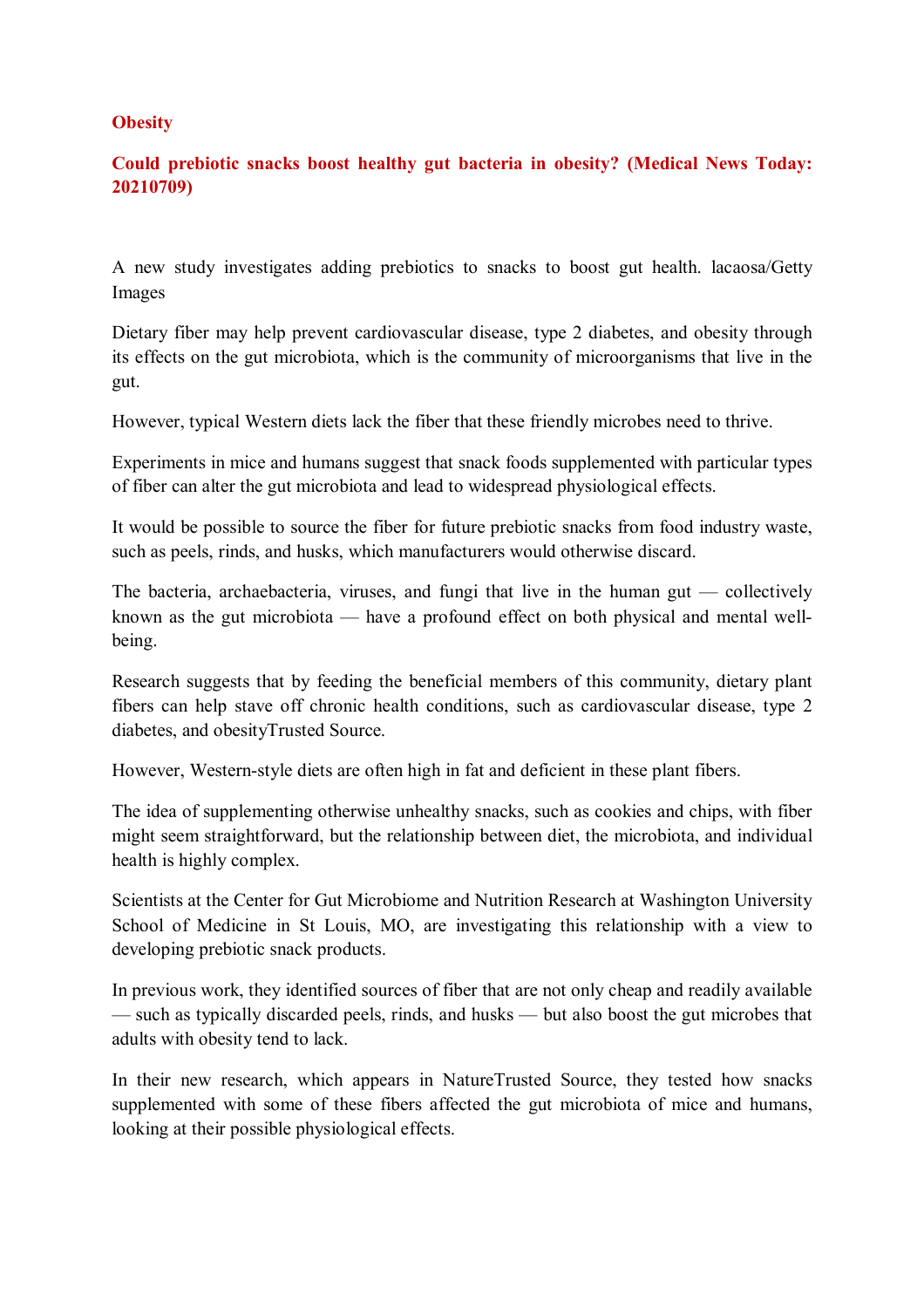"Since snacks are a popular part of Western diets, we are working to help develop a new generation of snack food formulations that people will like to eat and that will support a healthy gut microbiome that affects many aspects of wellness," says senior author Prof. Jeffrey I. Gordon, M.D., who directs the Edison Family Center for Genome Sciences & Systems Biology at Washington University School of Medicine.

The snack food manufacturer Mondelēz International, which owns brands such as belVita, Cadbury, and Oreo, partly funded the work.

#### Germ-free mice

In the first phase of their research, the scientists used "gnotobiotic" mice, which are raised in sterile conditions so that they lack any gut microbes of their own.

They colonized the guts of these mice with microbes from people with obesity, then fed the animals the type of high fat, low fiber diet that is associated with overweight and obesity.

Next, they consecutively introduced snacks to the mice's diet that were supplemented with pea fiber, orange fiber, or barley bran. Between each type of snack were washout periods during which the mice only ate the high fat, low fiber diet.

This approach allowed the researchers to track the effects of each fiber type on the gene pool of the animals' gut microbiota, which they did through analyses of microbial DNA in fecal samples.

They discovered that each snack led to an increased abundance of the genes necessary to make enzymes for digesting that particular fiber. Presumably, this was because the fiber gave bacteria with the right genes a competitive edge over the others.

In the second phase of the research, the researchers carried out similar experiments involving 12 human volunteers who were overweight or had obesity.

To avoid any changes arising from differences in their diets, the volunteers ate a strictly controlled diet that was high in saturated fat and low in fiber.

The researchers then monitored genetic changes in their microbiota before, during, and after a 2-week period, during which they also ate snack bars supplemented with pea fiber.

The team observed similar changes in the volunteers' gut microbiota to those that they had seen in the mice, with an increased abundance of the genes needed to digest this fiber.

Finally, the scientists investigated whether eating snacks containing several different types of fiber would lead to more significant changes in the microbiota than eating pea fiber alone.

A group of 14 volunteers first ate a snack containing a combination of two fibers: pea fiber and inulin, which occurs naturally in onions, bananas, asparagus, artichokes, and chicory root. Later, after a washout period, they ate a snack containing four fibers: inulin, pea fiber, orange fiber, and barley bran.